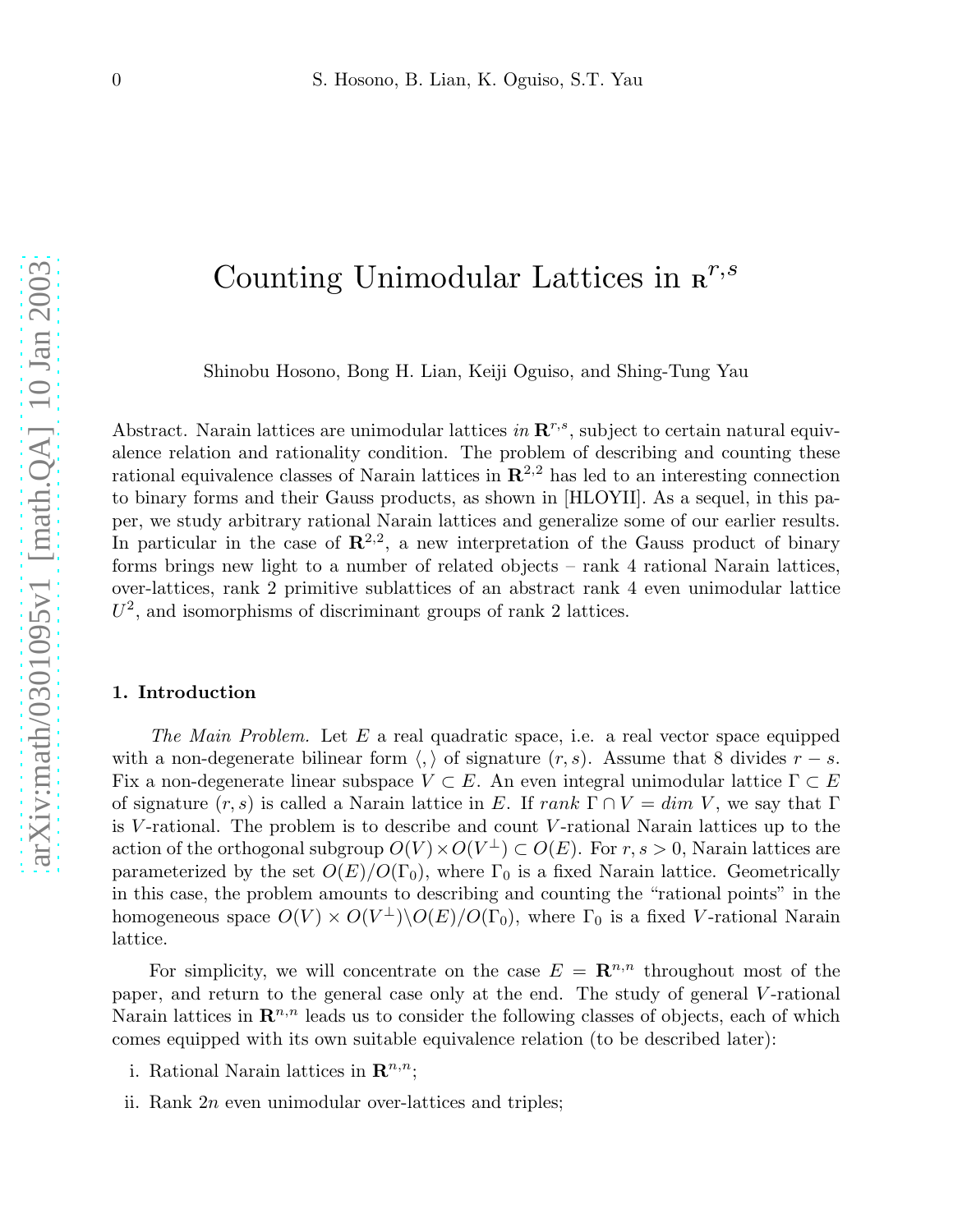- iii. Rank *n* primitive sublattices of  $U^n$ ;
- iv. Isomorphisms of discriminant groups;
- v. Pairs of binary quadratic forms and their Gauss products, when  $n = 2$ .

Here  $U$  is an abstract even integral unimodular hyperbolic rank 2 lattice. Narain lattices in  $E = \mathbb{R}^{n,n}$  arouse in physics as a way to build modular invariant string theory models [Na][NSW][Po] and conformal field theories [Mo][GV][W]. Here one sets  $V = \mathbb{R}^{n,0} \subset E$ , and let  $E \to V$ ,  $x \mapsto x_L$ , and  $E \to V^{\perp}$ ,  $x \mapsto x_R$ , denote the orthogonal projections. In string theory [Na], to each even unimodular lattice Γ *in* E, one attaches the real analytic function

$$
Z_{\Gamma}(\tau) = \frac{1}{|\eta(\tau)|^{2n}} \sum_{x \in \Gamma} e^{\pi i \tau \langle x_L, x_L \rangle} e^{\pi i \bar{\tau} \langle x_R, x_R \rangle}
$$

known as a partition function, defined on the complex upper half plane. By Poisson summation (cf. [Po][S]), one shows that  $Z_{\Gamma}(\tau)$  is modular invariant. An important problem in string theory is to understand the behavior of the modular functions  $Z_{\Gamma}(\tau)$  as one deforms the "moduli" Γ (see [HLOYII] and references therein).

The theory of over-lattices, also known as gluing theory, came up in coding theory (see [CS] p99 and references therein), and in the study of primitive embeddings of lattices [Ni], in which discriminant groups also play an important role. The latter was a key ingredient in our recent solution to the counting problem of Fourier Mukai partners for K3 surfaces in [HLOYI]. More recently, the same objects (all but iii.) have also arouse in the study of rational conformal field theory on real tori [HLOYII]. There, the Gauss product of positive definite coprime binary forms were essential in giving a geometric description of those rational conformal field theories.

The approach taken in this paper is entirely algebraic. Let's begin with an idea that goes back essentially to Gauss. Given two binary quadratic forms  $f(x, y)$ ,  $g(x, y)$  of the same discriminant, Gauss defined his composition law by constructing a third form  $h(x, y)$ such that

$$
f(x, y)g(x', y') = h(X, Y)
$$

where X, Y are certain integral linear forms of  $x, y, x', y'$ . This classical construction has, of course, long been superseded by the modern theory of ideal class groups for general Dedekind fields. The key new idea in this paper is this: that Gauss' original construction of his composition law, in fact, takes on a particularly interesting and potent form, when interpreted *inside* the rank 4 lattice of  $2 \times 2$  integral matrices with the quadratic form 2det X. This special rank 4 lattice is abstractly isomorphic to  $U^2$ . But because it is also a *ring* with lots of symmetry, all the algebraic structures that come with it can be brought to bear on the study of sublattices. Moreover there is a very interesting *duality*: a binary form can be viewed as a point (an integral symmetric matrix), and a rank 2 primitive sublattice (equipped with a basis) can be view as a quadratic form. It is this duality, together with the algebraic structures of the matrix ring, that makes our algebraic approach work. The details are spelled out in Section 5.

Here is an outline of the paper. Theorem 3.12 gives a 1-1 correspondence between equivalence classes of objects in i. and those in ii. Theorem 4.8 does that same for objects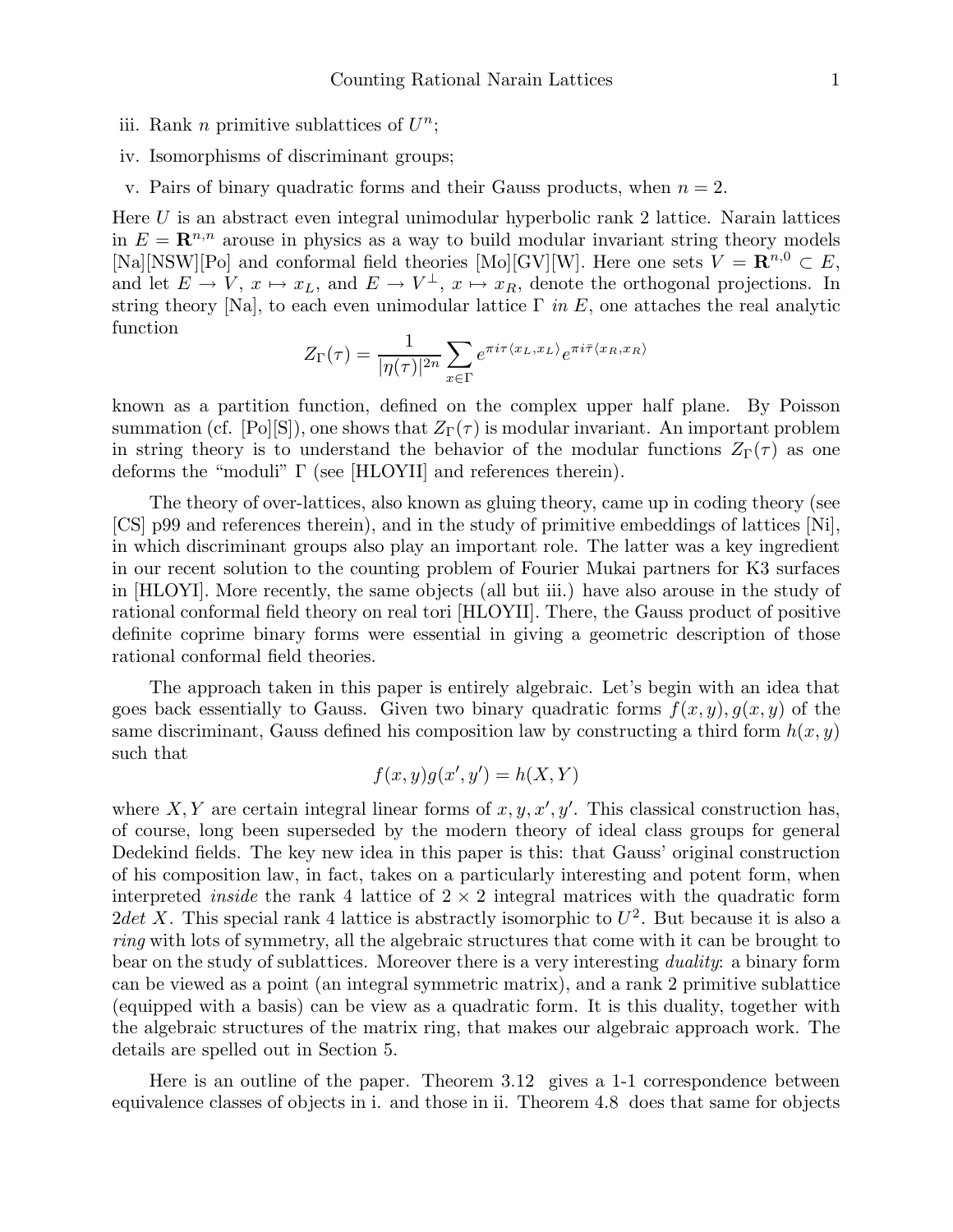in ii. and iii. Theorem 5.13 shows precisely how the Gauss products of coprime binary forms enter the description of iii. through a new map  $\Lambda$  when  $n = 2$ . This is where the quadratic form  $2det X$  on matrices comes in. We also describe briefly the connection between ii. and iv. Finally, Theorems 6.5 and 6.6 use  $\Lambda$  to give a description of iii., hence culminating in a description of V-rational Narain lattices in  $\mathbb{R}^{2,2}$ , in terms of binary forms. In the last section, we apply this to the positive definite case and recover a result in [HLOYII]. We also discuss the indefinite case as a new application. Finally, we comment on some further interesting generalizations in the last section.

*Acknowledgement.* We thank B. Gross for some helpful suggestions. The third named authors thank the the Education Ministry of Japan for financial support. The second and the fourth named authors are supported by NSF grants.

#### *1.1. General conventions*

•Let X, Y be sets equipped with a transformation group G. Let  $f: X \to Y$  be a map of sets. We say that f *descends through* G if f sends each G-orbit into a G-orbit, i.e.  $\forall g \in G$ ,  $\forall x \in X, f(g \cdot x) = g' \cdot f(x)$  for some  $g' \in G$ . In this case, the composition  $X \to Y \to Y/G$ descends to an induced map  $X/G \to Y/G$ . We say that f is G-equivariant if f commutes with the G-action, i.e.  $\forall g \in G, \forall x \in X, f(g \cdot x) = g \cdot f(x)$ . In this case, f descends through *any* subgroup  $K \subset G$ . We say that f factors through G if f sends each G-orbit to a point, i.e.  $\forall q \in G, \forall x \in X, f(q \cdot x) = f(x)$ . In this case, f descends to an induced map  $X/G \to Y$ .

•If the transformation group G on X is of the form  $H \times K$ , we can let H acts on the left and K on the right, and denote a G-orbit by  $H \cdot x \cdot K$ . The orbit space in this case is denoted by the double quotient  $H\backslash X/K$ . Likewise, we can also speak of the orbit spaces  $H\backslash X$  and  $X/K$ . If X is a group and H, K are subgroups, then these are the usual left and right coset spaces.

•If  $f: X \to Y$  is an isomorphism of lattices, we denote by  $f^*: X^* \to Y^*$  (the direction is not reversed!) the inverse of the dual isomorphism between their dual lattices. We denote by  $f^*: A_X \to A_Y$  the the induced isometry of discriminant groups.

•We will only consider *even* integral lattices X, i.e. a free abelian group of finite rank equipped with an even *non-degenerate* integral quadratic form  $\langle, \rangle$ . The discriminant of a lattice X is defined to be  $(-1)^{n-1}$  times the determinant of the matrix  $\langle v_i, v_j \rangle$  for a given **Z**-base  $v_i$  of X. The sign is chosen to make it consistent with the rank 2 case. It is clear that the discriminant is invariant under a change of base, hence it is a well-defined invariant of the lattice. If X is an even lattice equipped with  $\langle , \rangle$ , and  $r \in \mathbf{Q}$  is a nonzero number such that the scalar multiple  $r\langle\cdot\rangle$  remains even integral, then we denote by  $X(r)$ the same abelian group but equipped with the form  $r\langle , \rangle$ . In particular,  $X(-1)$  is the lattice with the sign of the form reversed. We say that X is *primitive* if  $m = 1$  is the only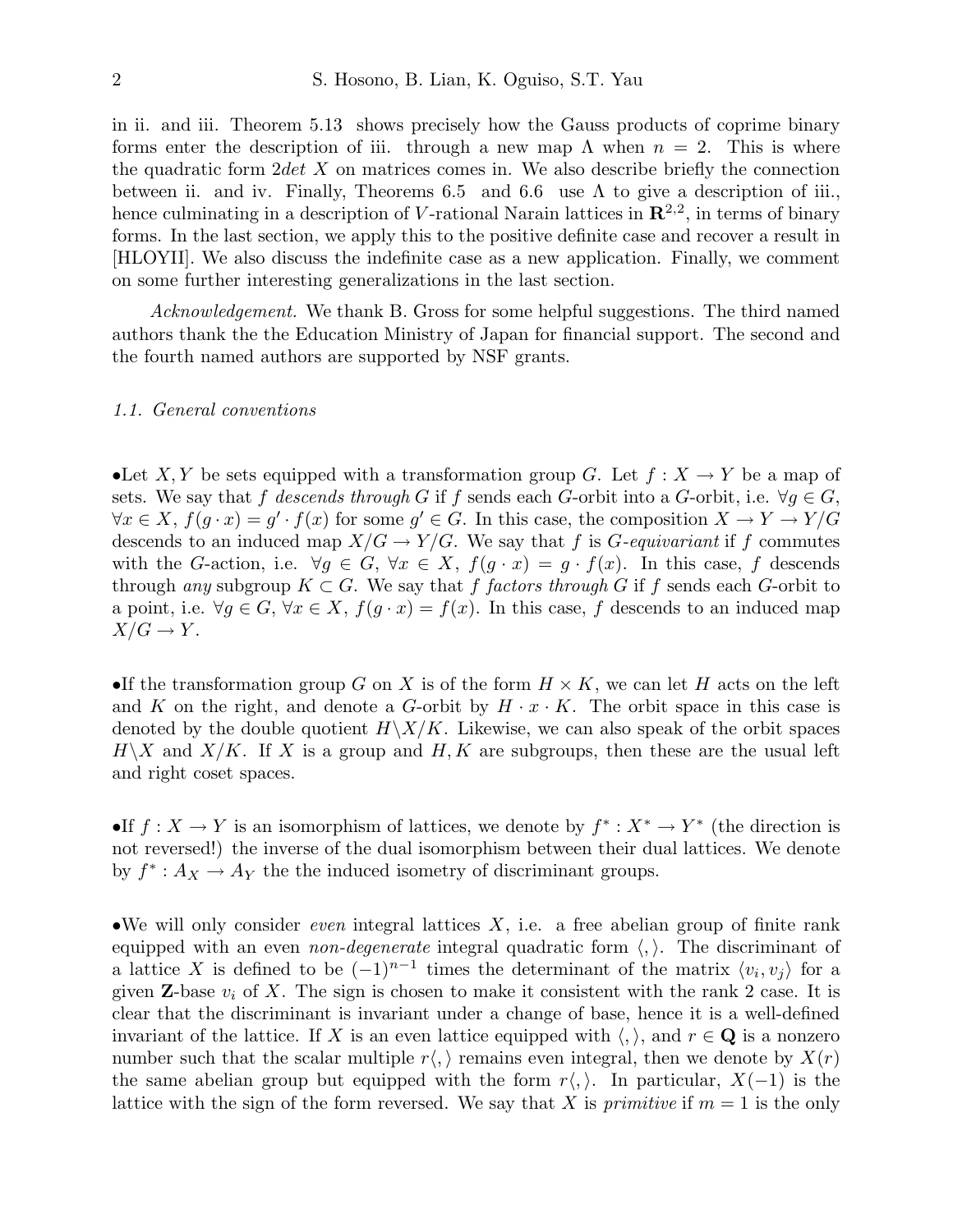positive integer such that  $X(\frac{1}{m})$  is even integral. Thus the integral binary quadratic form  $[a, b, c] \equiv (\mathbf{Z}^2,$  $\begin{bmatrix} 2a & b \end{bmatrix}$  $b = 2c$ 1 ) is primitive iff  $gcd(a, b, c) = 1$ .

•The term primitive is used in one other (somewhat confusing) way. We say that  $X \subset Y$ is a *primitive sublattice* of Y if the inclusion is isometric and  $Y/X$  is torsion free. Note that this does not mean that Y is primitive, as an abstract lattice.

•The symbol  $\sigma$  is used throughout the paper, but to mean different things in a few different but related contexts. For example,  $\sigma : \mathbb{R}^{n,n} \to \mathbb{R}^{n,n}$  will be an involutive anti-isometry. It induces an involution on the set of rational Narain lattices which we denote by  $\sigma : \mathcal{R} \to \mathcal{R}$ . On the set T of triples  $(X, Y, \varphi)$ , of lattices  $X, Y$  and isometry  $\varphi : A_Y \to A_X$ , we have an involution  $(X, Y, \varphi) \mapsto (Y, X, \varphi^{-1})$ . We denote this by  $\sigma : \mathcal{T} \to \mathcal{T}$ . The permutation  $(P,Q) \mapsto (Q, P)$  acting on the set P of pairs of quadratic forms. We denote this by  $\sigma : \mathcal{P} \to \mathcal{P}$ . All of these will eventually be related.

#### 2. Narain Lattices

•Notations:

 $\mathbb{R}^{r,s}$ :  $\mathbb{R}^{r+s}$  equipped with the quadratic form  $\langle x, x \rangle = x_1^2 + \cdots + x_r^2 - x_{r+1}^2 - \cdots - x_{r+s}^2$ . U: the hyperbolic even unimodular lattice  $\mathbf{Z}e \oplus \mathbf{Z}f$  with  $\langle e, e \rangle = \langle f, f \rangle = 0, \langle e, f \rangle = 1$ .  $U^n$ : the direct sum of n copies of U; we name the *i*th copy  $\mathbf{Z}e_i \oplus \mathbf{Z}f_i$ .  $\varepsilon_1, ..., \varepsilon_{2n}$ : the standard basis of  $\mathbb{R}^{2n}$ ;  $\varepsilon_i = (0, ..., 0, 1, 0, ..., 0)$ , 1 being at the *i*th slot.

 $E_i^e := \frac{1}{\sqrt{2}}$  $\frac{1}{2}(\varepsilon_i+\varepsilon_{n+i}),\quad F_i^e:=\frac{1}{\sqrt{2}}$  $\frac{1}{2}(\varepsilon_i - \varepsilon_{n+i})$ : called the standard Narain basis of  $\mathbf{R}^{n,n}$ .  $O(\mathbf{R}^{n,n})$ : the group of linear isometries of  $\mathbf{R}^{n,n}$ .

 $O(\Gamma^e)$ : the subgroup of  $O(\mathbf{R}^{n,n})$  preserving the special even unimodular lattice

$$
\Gamma^e:=\sum_i (\mathbf{Z} E_i^e+\mathbf{Z} F_i^e)\subset \mathbf{R}^{n,n}.
$$

Definition 2.1. *A Narain embedding is an isometric embedding*

$$
\nu:U^n\hookrightarrow {\bf R}^{n,n}.
$$

*The set of Narain embeddings is denoted by*  $\mathcal{I}_n$ *. An even unimodular lattice*  $\Gamma \subset \mathbb{R}^{n,n}$  *of signature*  $(n, n)$  *is called a Narain lattice. The set of Narain lattices is denoted by*  $\mathcal{N}_n$ . The *subscript* n *will be surpressed when there is no confusion.*

•Since a Narain embedding  $\nu$  is an isometry, the images  $\nu(e_i), \nu(f_i) \in \mathbb{R}^{n,n}$  form a basis having the same inner products as the basis vectors  $e_i, f_i$  of  $U^n$ . We shall call such an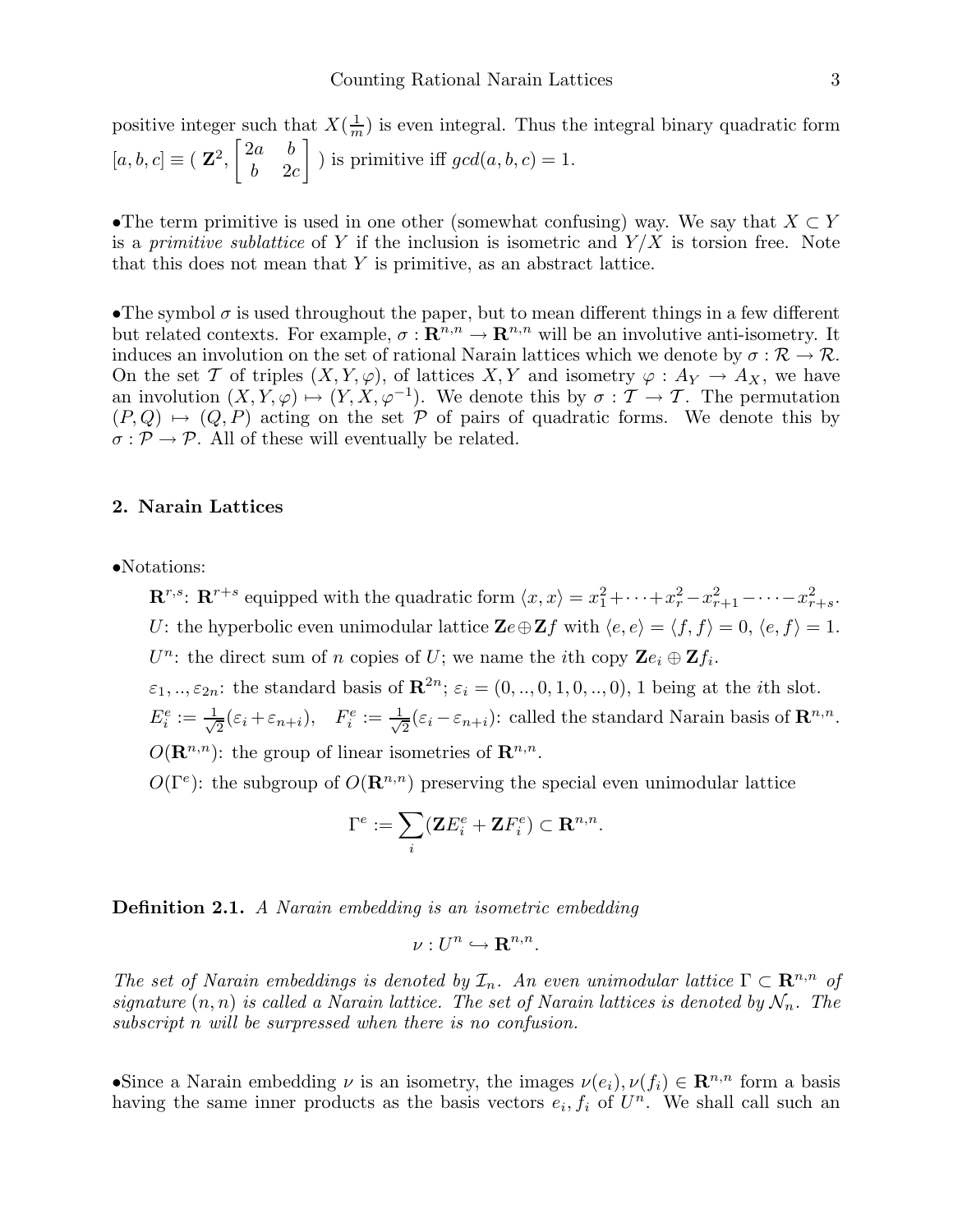*ordered* **R**-basis of  $\mathbb{R}^{n,n}$  *a Narain basis*. Conversely, any Narain basis  $E_i$ ,  $F_i$  of  $\mathbb{R}^{n,n}$  defines a Narain embedding  $\nu$  by declaring

$$
\nu(e_i) = E_i, \quad \nu(f_i) = F_i.
$$

Thus *Narain embeddings correspond 1-1 with Narain bases.* Denote by  $\nu_e$  the Narain embedding corresponding to the special Narain basis  $E_i^e, F_i^e$ .

**Lemma 2.2.** *There is a unique*  $O(\mathbb{R}^{n,n})$ -equivariant bijection  $O(\mathbb{R}^{n,n}) \to \mathcal{I}$  such that  $e \mapsto \nu_e$ .

Proof: An element  $g \in O(\mathbf{R}^{n,n})$  acts on Narain embeddings  $\nu$  by left translations:

$$
\nu\mapsto g\circ\nu.
$$

The action is transitive because any two Narain bases of  $\mathbb{R}^{n,n}$  are related by a *unique*  $g \in O(\mathbf{R}^{n,n})$ . Conversely, given a Narain basis, its image under a  $g \in O(\mathbf{R}^{n,n})$  forms another Narain basis. Thus the map

$$
O(\mathbf{R}^{n,n}) \to \mathcal{I}, \quad g \mapsto \nu_g := g \circ \nu_e.
$$

is a bijection. It clearly has the asserted uniqueness and equivariance property.  $\Box$ 

**Corollary 2.3.** *The composition*  $O(\mathbf{R}^{n,n}) \to \mathcal{I} \to \mathcal{N}$ ,  $g \mapsto \nu_g \mapsto \nu_g(U^n)$ , descends to a *bijection*

$$
O(\mathbf{R}^{n,n})/O(\Gamma^e) \xrightarrow{\sim} \mathcal{N}, \quad g \cdot O(\Gamma^e) \mapsto \nu_g(U^n).
$$

Proof: It is clear that the map  $O(\mathbf{R}^{n,n}) \to \mathcal{N}$  factors through  $O(\Gamma^e)$ , which preserves the lattice  $\nu_e(U^n) = \Gamma^e$ . By Milnor's theorem every Narain lattice  $\Gamma \subset \mathbb{R}^{n,n}$  is in the image of  $\mathcal{I} \to \mathcal{N}$ . Thus  $O(\mathbf{R}^{n,n})/O(\Gamma^e) \to \mathcal{N}$  is surjective. Equivalently  $O(\mathbf{R}^{n,n})$  acts transitively on N. With the based point  $\nu_e(U^n) \in \mathcal{N}$ , the isotropy group is  $O(\Gamma^e)$ . Thus we have a bijection.  $\square$ 

#### *2.1.* V *-equivalence*

•Once and for all, we fix a *non-degenerate* linear subspace  $V \subset \mathbb{R}^{n,n}$ , i.e.  $\langle , \rangle | V$  nondegenerate. The notation  $V^{\perp}$  will always mean the orthogonal complement of V in  $\mathbb{R}^{n,n}$ . At the end, for  $n = 2$ , we shall specialize V to the case  $V = \mathbb{R}^{2,0} = \{(*,*,0,0)\} \subset \mathbb{R}^{2,2}$  or  $V = \mathbf{R}^{1,1} = \{(*,0,*,0)\} \subset \mathbf{R}^{2,2}.$ 

•Since  $\mathbf{R}^{n,n} = V \oplus V^{\perp}$  canonically, we have the canonical inclusions of isometry groups

$$
O(V), O(V^{\perp}) \subset O(V) \times O(V^{\perp}) \subset O(\mathbf{R}^{n,n}).
$$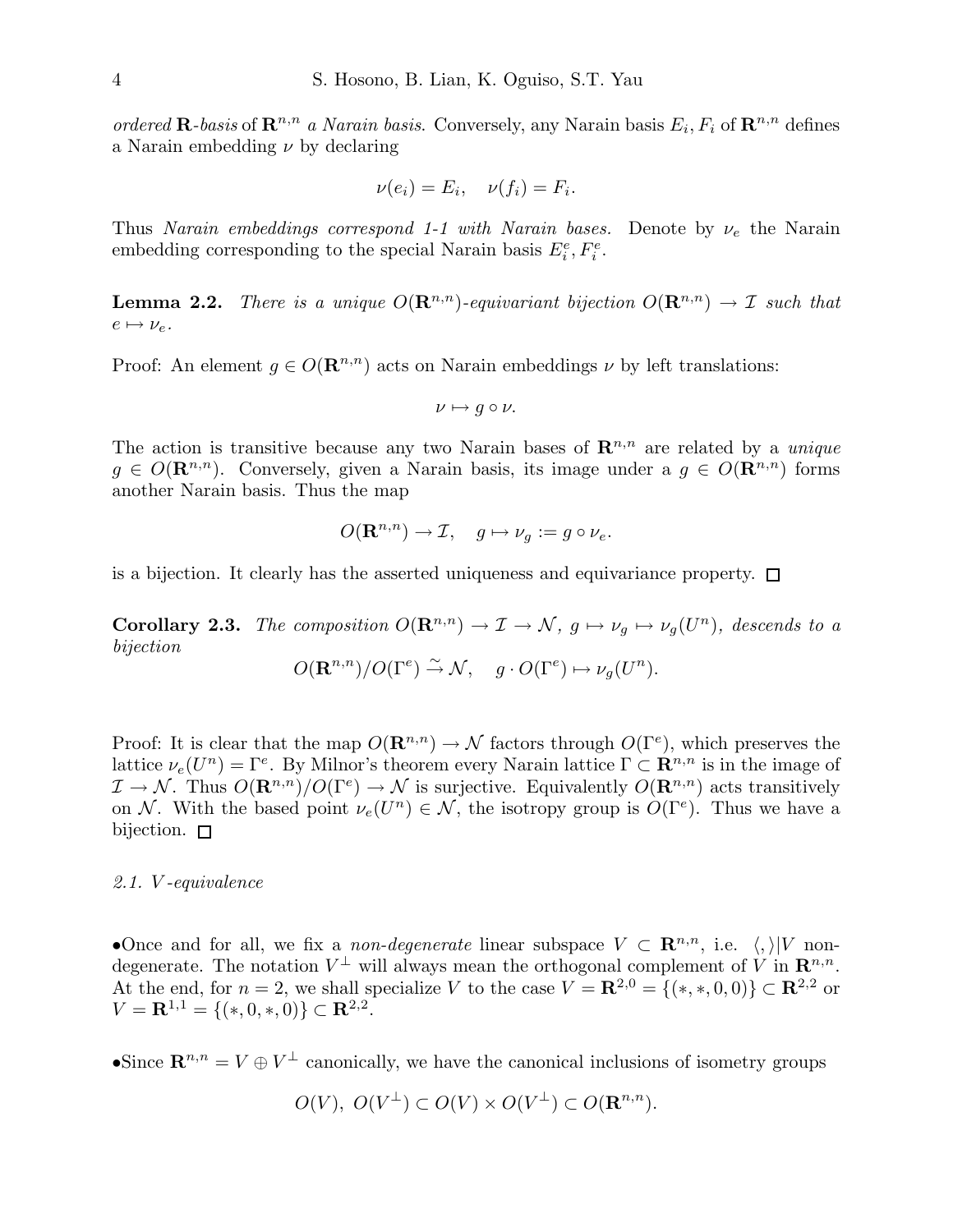Note that the middle group is the subgroup of  $O(\mathbf{R}^{n,n})$  preserving the decomposition  $V \oplus V^{\perp}$ , i.e. an element  $f \in O(\mathbf{R}^{n,n})$  is in  $O(V) \times O(V^{\perp})$  iff  $fV = V$  and  $fV^{\perp} = V^{\perp}$ .

Definition 2.4. *Two Narain lattices* Γ, Γ ′ *are called* V *-equivalent if* Γ ′ = gΓ *for some*  $g \in O(V) \times O(V^{\perp}).$ 

**Corollary 2.5.** *The map*  $O(\mathbf{R}^{n,n})/O(\Gamma^e) \overset{\sim}{\rightarrow} \mathcal{N}$  *above descends to V*-equivalence classes, *i.e.*

$$
O(V) \times O(V^{\perp}) \backslash O(\mathbf{R}^{n,n}) / O(\Gamma^e) \xrightarrow{\sim} O(V) \times O(V^{\perp}) \backslash \mathcal{N},
$$
  

$$
O(V) \times O(V^{\perp}) \cdot g \cdot O(\Gamma^e) \mapsto O(V) \times O(V^{\perp}) \cdot \nu_g(U^n).
$$

•Whenever convenient, we shall identify Narain bases with Narain embeddings, and with  $O(\mathbf{R}^{n,n})$  via  $(2\sqrt{2})$ ,  $(2\sqrt{2})$ 

$$
(\nu_g(e_1),..,\nu_g(e_n),\nu_g(f_1),..,\nu_g(f_n)) \equiv \nu_g \equiv g,
$$

and N with  $O(\mathbf{R}^{n,n})/O(\Gamma^e)$  via

$$
\nu_g(U^n) \equiv g \cdot O(\Gamma^e).
$$

# *2.2. An involutive anti-isometry* σ

Throughout this paper, we assume that V has  $dim V = n$  and has signature  $(p, n-p)$ . Then  $V^{\perp}$  has signature  $(n-p, p)$ , hence  $V \cong V^{\perp}(-1)$  as quadratic spaces. We fix an anti*isometry*  $\sigma: V \to V^{\perp}$ , and define the linear map

$$
\mathbf{R}^{n,n} \to \mathbf{R}^{n,n}, \quad \mathbf{R}^{n,n} = V \oplus V^{\perp} \ni (x,y) \mapsto (\sigma^{-1}y, \sigma x).
$$

This is clearly an involutive anti-isometry of  $\mathbb{R}^{n,n}$  exchanging the two subspaces  $V, V^{\perp} \subset$  $\mathbb{R}^{n,n}$ . We also denote this involution by  $\sigma$ . Note that if  $\Gamma$  is a Narain lattice, then its image  $\sigma \Gamma \subset \mathbb{R}^{n,n}$  is again an even unimodular lattice as a subset of the quadratic space  $\mathbf{R}^{n,n}$ , hence  $\sigma \Gamma$  is a Narain lattice. So we have an involution  $\mathcal{N} \to \mathcal{N}$ ,  $\Gamma \mapsto \sigma \Gamma$ , which we also denote by  $\sigma$ .

**Lemma 2.6.** *The correspondence*  $q \mapsto \sigma q \sigma$ *, is a well-defined involution on*  $O(\mathbb{R}^{n,n})$ *, hence on the set of Narain embeddings. This involution also stabilizes the subgroups*  $O(V) \times$  $O(V^{\perp})$ , and the identity component  $O_0(\mathbf{R}^{n,n})$ . If  $\sigma \Gamma^e = \Gamma^e$ , then  $\sigma$  stabilizes  $O(\Gamma^e)$  as *well.*

Proof: For  $x \in \mathbb{R}^{n,n}$  and  $g \in O(\mathbb{R}^{n,n})$ , we have

$$
\langle \sigma g \sigma x, \sigma g \sigma x \rangle = -\langle g \sigma x, g \sigma x \rangle = -\langle \sigma x, \sigma x \rangle = \langle x, x \rangle.
$$

This shows that  $\sigma g\sigma \in O(\mathbf{R}^{n,n})$ . That conjugation by  $\sigma$  stabilizes  $O(V) \times O(V^{\perp})$  is obvious from the definition of  $\sigma$ . Since  $\sigma \cdot O_0(\mathbf{R}^{n,n}) \cdot \sigma$  is a connected subgroup of  $O(\mathbf{R}^{n,n})$  having the same dimension, this subgroup must coincide with  $O_0(\mathbf{R}^{n,n})$ . The last statement is clear.  $\square$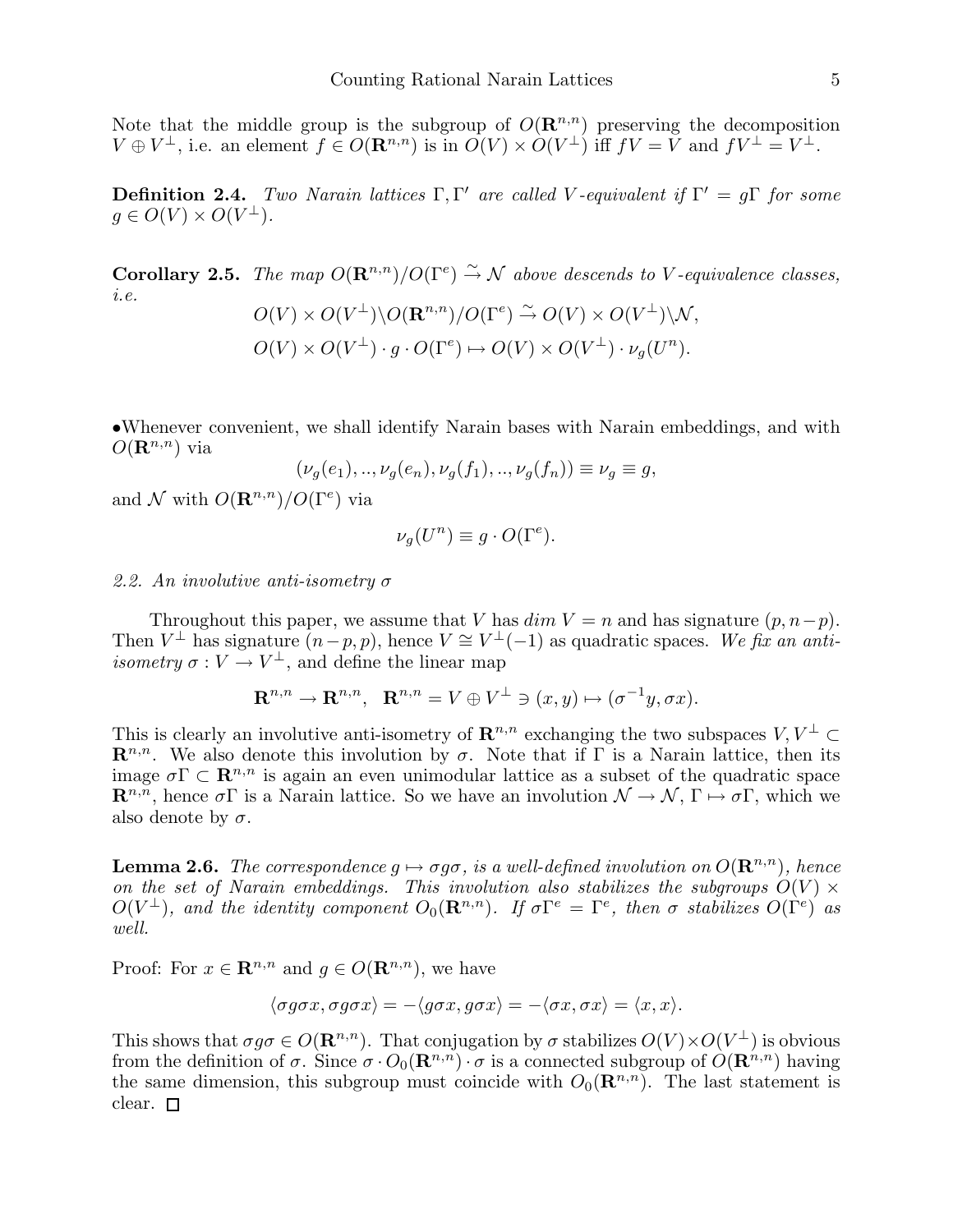# 3. V -Rational Narain Lattices and Triples

Recall that we have fixed a non-degenerate subspace  $V \subset \mathbb{R}^{n,n}$ .

Definition 3.1. *Given a Narain lattice* Γ*, the primitive sublattices*

$$
\Gamma_L := \Gamma \cap V, \quad \Gamma_R := \Gamma \cap V^{\perp}
$$

*are respectively called the left and right* V *-lattices of* Γ*. A Narain lattice* Γ *is called* V  *rational if* Γ<sup>L</sup> *has maximal rank, i.e.* rk Γ<sup>L</sup> = dim V *. The set of* V *-rational Narain lattices is denoted by*

$$
\mathcal{R} \subset \mathcal{N} \equiv O(\mathbf{R}^{n,n})/O(\Gamma^e).
$$

*The discriminant of a* V *-rational Narain lattice* Γ *is defined to be the discriminant of the lattice*  $\Gamma_L$ . In this case, we will say that  $\Gamma$  is primitive if  $\Gamma_L$  is primitive as an abstract *lattice. Note that we have suppressed* V *from the notation, even though* R *depends on* V *. We will also drop the mention of* V *when there is no confusion.*

If V has signature  $(p, q)$ , and if  $\Gamma$  is V-rational, then  $\Gamma_L$  also has signature  $(p, q)$ , by definition. Similarly  $V^{\perp}$  and  $\Gamma_R = \Gamma_L^{\perp}$  in  $\Gamma$  both have signature  $(n - p, n - q)$ . It follows that a V-rational Narain lattice  $\Gamma$  is an *even unimodular overlattice* of the lattice  $\Gamma_L \oplus \Gamma_R \subset \Gamma$ .

**Lemma 3.2.** *If*  $V, V' \subset \mathbb{R}^{n,n}$  *are non-degenerate subspaces with the same signature, there is an isometry*  $f \in O(\mathbf{R}^{n,n})$  *such that*  $fV = V'$ , and that  $f\Gamma$  *is a* V'-rational for every V *-rational Narain lattice* Γ*.*

Proof: Let  $(p, q)$  be the signature of V, and let  $e_1, ..., e_{2n}$  be an orthogonal basis for  $\mathbb{R}^{n,n}$ such that  $e_i \in V$  for  $1 \leq i \leq p+q$ , that  $e_i \in V^{\perp}$  for  $p+q+1 \leq i \leq 2n$ , and that

> $\langle e_i, e_i \rangle =$  $\sqrt{ }$  $\int$  $\overline{\mathcal{L}}$  $+1$   $1 \leq i \leq p$  $-1$   $p + 1 \leq i \leq p + q$  $+1$   $p+q+1 \leq i \leq n+q$  $-1$   $n+q+1 \leq i \leq 2n$ .

Likewise for  $e'_1, ..., e'_{2n}$  and V'. Then  $f : e_i \mapsto e'_i$  defines an element  $f \in O(\mathbf{R}^{n,n})$  with  $fV=V'.$ 

If Γ is a V-rational Narain lattice, then  $\Gamma \cap V$  has maximal rank, hence  $f\Gamma \cap fV =$  $f\Gamma \cap V'$  also has maximal rank, which means that  $f\Gamma$  is V'-rational.

**Lemma 3.3.** For each  $\Gamma \in \mathcal{R}$ , there exists a unique isometry  $\varphi : A_{\Gamma_R(-1)} \to A_{\Gamma_L}$  such *that*

$$
(*) \t\Gamma/(\Gamma_L \oplus \Gamma_R) = \{ \varphi(a) \oplus a | a \in \Gamma_R(-1)^* / \Gamma_R(-1) \}.
$$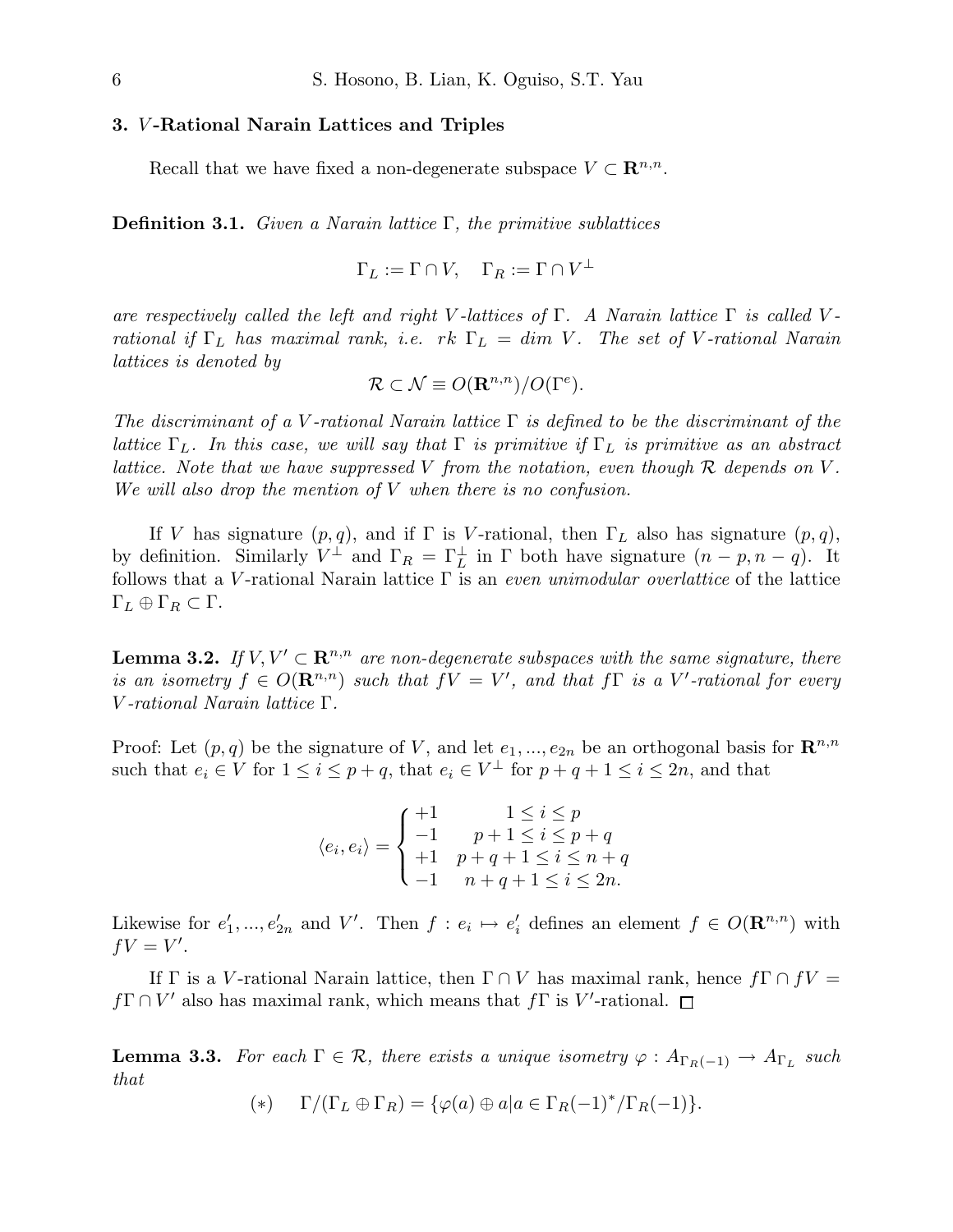*In particular, we have*

$$
\det \Gamma_L = |A_{\Gamma_L}| = |A_{\Gamma_R(-1)}| = \det \Gamma_R(-1).
$$

*Moreover, when* dim  $V = n$ , then  $\Gamma_L, \Gamma_R(-1)$  have the same signature, and they are in *the same genus. In this case,*  $\Gamma_L$  *is primitive iff*  $\Gamma_R$  *is primitive.* 

Proof: The first assertion follows from [Ni]: even unimodular overlattices correspond 1-1 with isometries  $\varphi: A_{\Gamma_R(-1)} \stackrel{\sim}{\to} A_{\Gamma_L}$  such that (\*) holds. The second assertion follows the characterization [Ni] of genus that two lattices  $X, Y$  are in the same genus iff they have the same signature and have  $A_X \cong A_Y$ . The last assertion is a result of the next lemma.  $\Box$ 

Lemma 3.4. *Two lattices* X, Y *in the same genus are either both primitive or both not primitive.*

Proof: Suppose that  $X, Y$  are in the same genus, and X is primitive, but Y is not. By definition, we have an isomorphism  $\varphi_p : X \otimes \mathbb{Z}_p \to Y \otimes \mathbb{Z}_p$  of  $\mathbb{Z}_p$  integral lattices, for each prime number p. Let q be a prime number such that  $Y(\frac{1}{a})$  $\frac{1}{q}$ ) remains even integral, and let  $u \in X$  be a vector such that  $\frac{1}{q} \langle u, u \rangle_X \notin 2\mathbb{Z}$ . First consider the case  $q \neq 2$ . Then 1  $\frac{1}{q}\langle u, u \rangle_X \otimes \mathbf{Z}_q \notin 2\mathbf{Z}_q$ . (Otherwise, the integer number  $\langle u, u \rangle_X$  would have the "zero" to cancel the "pole"  $\frac{1}{q}$  in  $\mathbf{Q}_q$ .) On the other hand  $\frac{1}{q}\langle,\rangle_Y$  is an even integral form. In particular, we have  $\frac{1}{q} \langle v, v \rangle_Y \otimes \mathbf{Z}_q \in 2\mathbf{Z}_q$  for any  $v \in Y \otimes \mathbf{Z}_q$ . Since  $\varphi_q(u) \in Y \otimes \mathbf{Z}_q$ , we have

$$
\frac{1}{q}\langle u,u\rangle_X\otimes\mathbf{Z}_q=\frac{1}{q}\langle\varphi_q(u),\varphi_q(u)\rangle_Y\otimes\mathbf{Z}_q\in 2\mathbf{Z}_q
$$

which is a contradiction.

For  $q = 2$ , the same argument works, with the modification that now  $\langle u, u \rangle_X$  would have had to have "zero" of at least order 2 to cancel the "pole"  $\frac{1}{2}$ .

Recall that if  $dim V = n$  and has signature  $(p, n-p)$ , and we fix an anti-isometry  $\sigma$ :  $V \to V^{\perp}$ , then we get an involutive anti-isometry  $\sigma : \mathbf{R}^{n,n} \to \mathbf{R}^{n,n}$ ,  $(x, y) \mapsto (\sigma^{-1}y, \sigma x)$ , where  $(x, y) \in V \oplus V^{\perp} = \mathbf{R}^{n,n}$ .

**Lemma 3.5.** The action of  $O(V) \times O(V^{\perp})$  on the set N preserves V-rationality, dis*criminant of the left and right* V *-lattices, and primitivity of the left and right* V *-lattices.* Likewise the involution  $\sigma : \mathcal{N} \to \mathcal{N}$  preserves all these properties, except for discrimi*nant, which changes by the sign*  $(-1)^n$ *. Moreover the involution descends to* V-equivalence *classes.*

Proof: Let  $b \in O(V) \times O(V^{\perp})$ . Since b preserves the orthogonal decomposition  $V \oplus V^{\perp}$ , it follows that

$$
(b\Gamma)_L := (b\Gamma) \cap V = b(\Gamma \cap V) = b\Gamma_L
$$

$$
(b\Gamma)_R := (b\Gamma) \cap V^{\perp} = b(\Gamma \cap V^{\perp}) = b\Gamma_R.
$$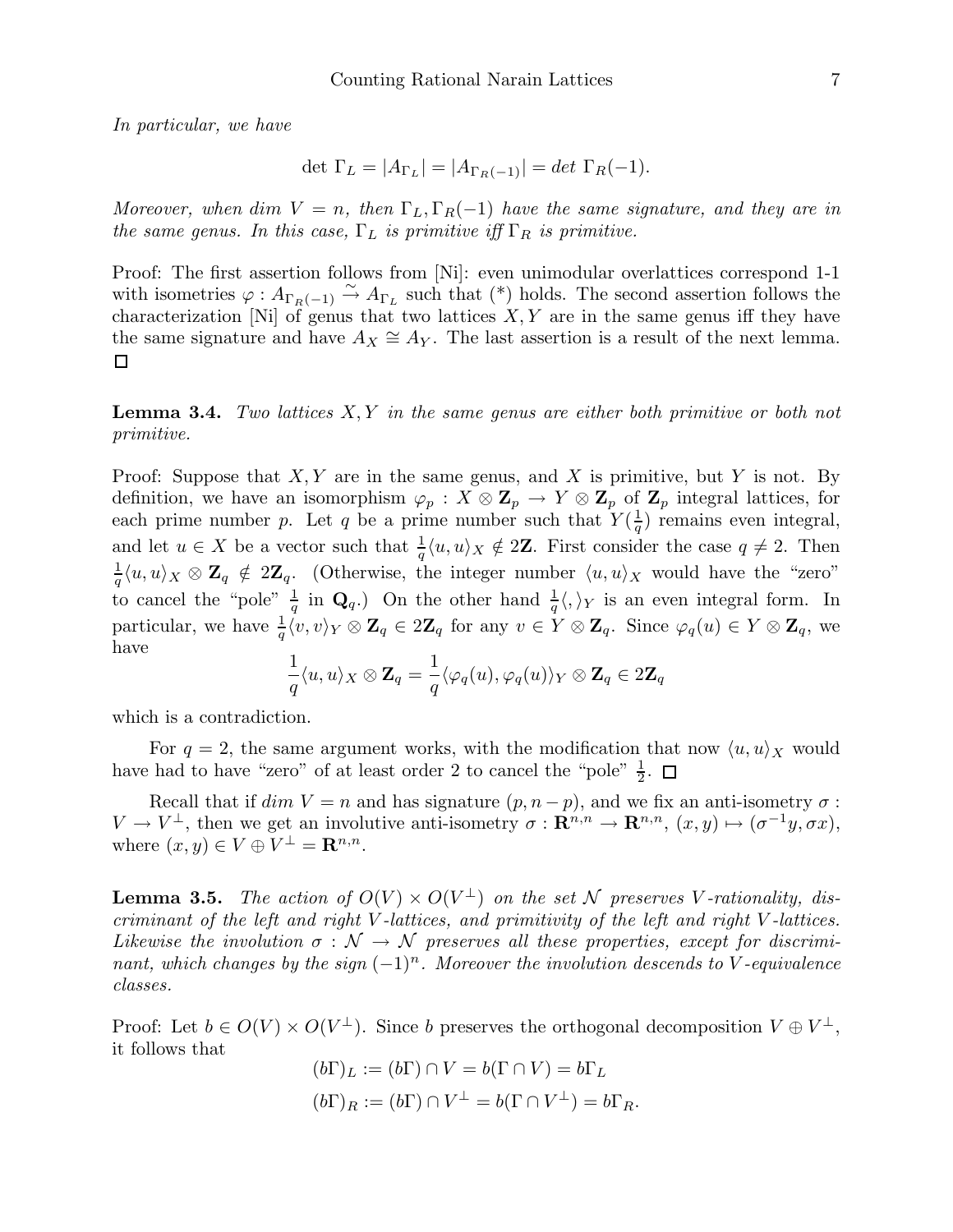Since

$$
rk \ b\Gamma_L = rk \ \Gamma_L, \quad det \ b\Gamma_L = det \ \Gamma_L,
$$

it follows that b preserves rationality, discriminant of the left lattices; likewise for the right lattices. By definition, the quadratic form on  $(b\Gamma)_L$  is nothing but  $\langle b^{-1}, b^{-1}\rangle$  where  $\langle, \rangle$ is the quadratic form on  $\Gamma_L$ . This shows that  $\Gamma_L$  is primitive iff  $(b\Gamma)_L$  is primitive.

Suppose  $dim V = n$ , and  $\Gamma$  is rational. Then

$$
\Gamma_L=\Gamma\cap V
$$

has maximal rank. Applying  $\sigma$  to this, we get

$$
\sigma \Gamma_L = \sigma \Gamma \cap V^{\perp} = (\sigma \Gamma)_R.
$$

This shows that the right (and left) lattice of  $\sigma \Gamma$  have rank n. Since  $\sigma$  merely reverses the overall sign of the quadratic form on  $\mathbb{R}^{n,n}$ , i.e.  $\langle \sigma x, \sigma y \rangle = \langle x, y \rangle$ , primitivity of left and right lattices are preserved by  $\sigma$ , and the discriminant changes by the sign  $(-1)^n$ .

By Lemma 2.6, the element  $\sigma \in GL(2n, \mathbf{R})$  normalizes the subgroup  $O(V) \times O(V^{\perp}).$ Thus the action of  $\sigma$  on N descends to the  $O(V) \times O(V^{\perp})$  orbits of Narain lattices, i.e. to  $V$ - equivalence classes.  $\Box$ 

Definition 3.6. *The set of* V *-equivalence classes of rational Narain lattices is denoted by*  $\overline{\mathcal{R}} \subset \overline{\mathcal{N}}$ *.* 

**Definition 3.7.** A triple  $(X, Y, \varphi)$  consists of even lattices  $X, Y$  having the same sig*nature and rank n, and equipped with an isometry*  $\varphi$  :  $A_Y \to A_X$ . The set of triples *is denoted by*  $\mathcal{T}$ *. A triple*  $(X, Y, \varphi)$  *is said to be primitive if*  $X, Y$  *are primitive. Two triples*  $(X, Y, \varphi), (X', Y', \varphi')$  are said to be properly equivalent if there exist isomorphisms  $f: X \to X', g: Y \to Y'$  such that

$$
\varphi' = f^* \circ \varphi \circ g^{*-1}.
$$

The set of proper equivalence classes of triples is denoted by  $\overline{\mathcal{I}}$ . The discriminant of a *triple*  $(X, Y, \varphi)$  *is defined to be the discriminant of the lattices*  $X, Y$ .

Definition 3.8. *Define the involution*

$$
\sigma: \mathcal{T} \to \mathcal{T}, \quad (X, Y, \varphi) \mapsto (Y, X, \varphi^{-1})
$$

*Likewise on*  $\mathcal T$ *. The triple*  $(X', Y', \varphi')$  *is said to be (improperly) equivalent to*  $(X, Y, \varphi)$  *if it is properly equivalent to either*  $(X, Y, \varphi)$  *or*  $\sigma(X, Y, \varphi)$ *.* 

*3.1. The map* γ *and its invariance properties*

**Definition 3.9.** *Define the map*  $\gamma : \mathcal{R} \to \mathcal{T}$ ,  $\Gamma \mapsto (\Gamma_L, \Gamma_R, \varphi)$  *where*  $\varphi : A_{\Gamma_R(-1)} \to A_{\Gamma_L}$ *is the isometry determined by the overlattice*  $\Gamma \supset \Gamma_L \oplus \Gamma_R$ .

By Lemma 3.4, it follows that  $\gamma(\Gamma)$  is primitive iff  $\Gamma_L$  (or  $\Gamma_R$ ) is primitive.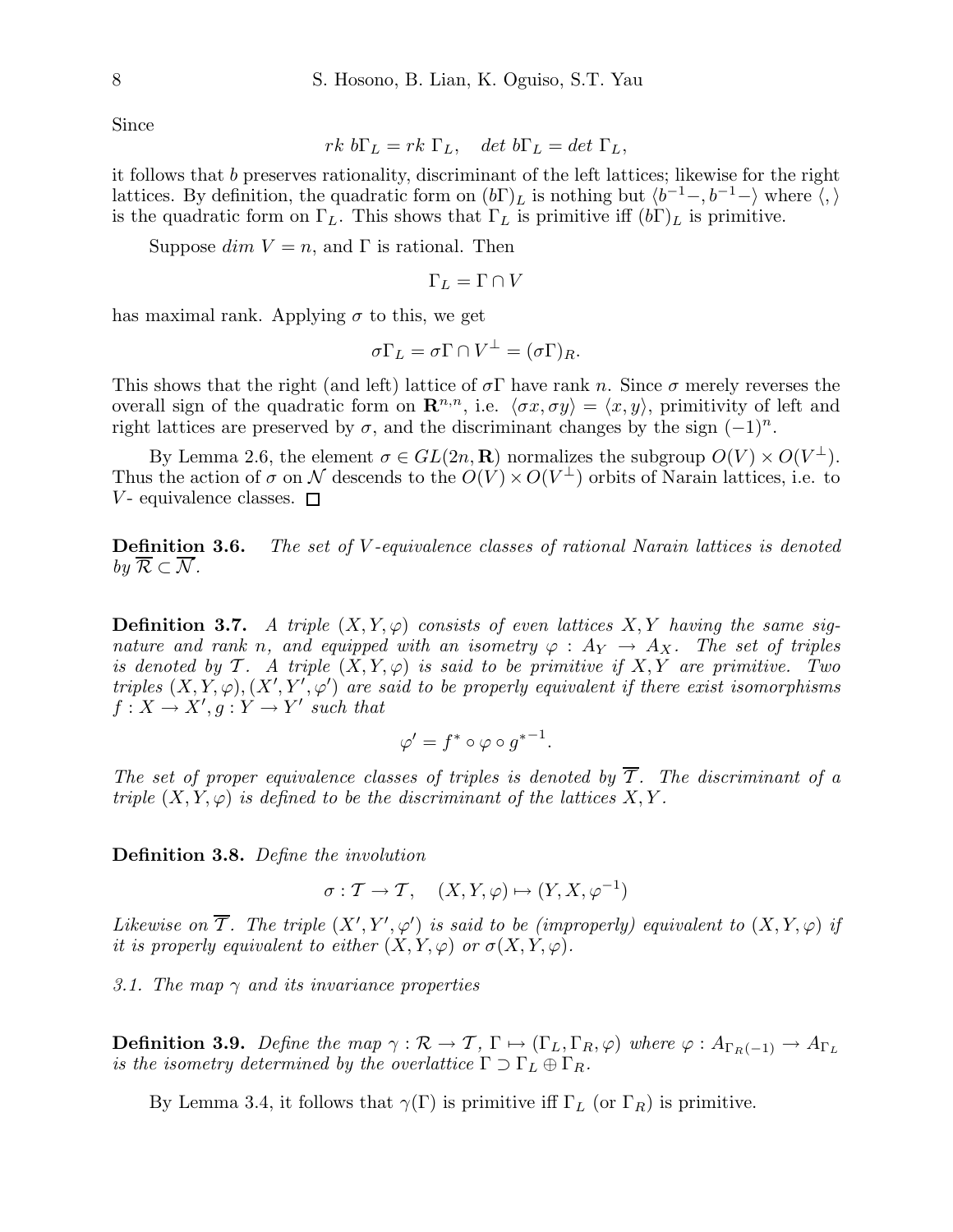We now consider how the map  $\gamma$  interacts with the involution  $\sigma : \mathcal{R} \to \mathcal{R}$  and the group action of  $O(V) \times O(V^{\perp})$  on  $\mathcal{R}$ .

# Lemma 3.10.

- *i.* If  $\Gamma \in \mathcal{R}$  and  $b \in O(V) \times O(V^{\perp})$ , then  $\gamma(b\Gamma)$  is properly equivalent to  $\gamma(\Gamma)$ .
- *ii.* If  $\Gamma \in \mathcal{R}$ *, then*  $\gamma(\sigma \Gamma)$  *is properly equivalent to*  $\sigma \cdot \gamma(\Gamma)$ *.*

Proof: Let  $b_L, b_R$  be the restrictions of  $b : \Gamma \to b\Gamma$  to  $\Gamma_L, \Gamma_R$  respectively. Then, as before, we have isometries  $b_L : \Gamma_L \to b\Gamma_L = (b\Gamma)_L$ ,  $b_R : \Gamma_R \to b\Gamma_R = (b\Gamma)_R$ , and they induce isometries of discriminant groups

$$
b_R^* : \Gamma_R^* / \Gamma_R \to b \Gamma_R^* / b \Gamma_R
$$
  

$$
b_L^* : \Gamma_L^* / \Gamma_L \to b \Gamma_L^* / b \Gamma_L.
$$

By Lemma 3.3, we have

$$
\Gamma/(\Gamma_L \oplus \Gamma_R) = \{ \varphi(a) \oplus a | a \in \Gamma_R(-1)^* / \Gamma_R(-1) \}.
$$

Applying b to this, we get

$$
b\Gamma/(b\Gamma_L \oplus b\Gamma_R) = \{b_L^* \circ \varphi(a) \oplus b_R^*(a) | a \in \Gamma_R(-1)^*/\Gamma_R(-1)\}
$$
  
= 
$$
\{b_L^* \circ \varphi \circ (b_R^*)^{-1}(c) \oplus c | c \in b\Gamma_R(-1)^*/b\Gamma_R(-1)\}.
$$

It follows that  $b_L^* \circ \varphi \circ (b_R^*)^{-1} : A_{b\Gamma_R(-1)} \to A_{b\Gamma_L}$  is the unique isomorphism determined by the overlattice  $b\Gamma$  of  $b\Gamma_L \oplus b\Gamma_R$ . As a result, the triples

$$
\gamma(\Gamma) = (\Gamma_L, \Gamma_R(-1), \varphi), \quad \gamma(b\Gamma) = (b\Gamma_L, b\Gamma_R(-1), b_L^* \circ \varphi \circ (b_R^*)^{-1})
$$

are properly equivalent. This completes the proof of assertion i.

We now consider the involution  $\sigma : \mathcal{R} \to \mathcal{R}$ . For convenience, we put

$$
\gamma(\Gamma) = (\Gamma_L, \Gamma_R, \varphi).
$$

Recall that

$$
(\sigma \Gamma)_L := (\sigma \Gamma) \cap V = \sigma(\Gamma \cap V^{\perp}) = \sigma \Gamma_R, \quad (\sigma \Gamma)_R := (\sigma \Gamma) \cap V^{\perp} = \sigma \Gamma_L.
$$

Thus  $\sigma$  induces a **Z**-module isomorphism

$$
\Gamma/(\Gamma_L \oplus \Gamma_R) \xrightarrow{\sim} \sigma \Gamma/((\sigma \Gamma)_R \oplus (\sigma \Gamma)_L), \ (x, y) \mod \Gamma_L \oplus \Gamma_R \mapsto (\sigma x, \sigma^{-1} y) \mod (\sigma \Gamma)_R \oplus (\sigma \Gamma)_L,
$$

and lattice isometries defined by

$$
\iota_L : \Gamma_R(-1) \to (\sigma \Gamma)_L, \quad (0, y) \mapsto (\sigma^{-1} y, 0)
$$
  

$$
\iota_R : \Gamma_L \to (\sigma \Gamma)_R(-1), \quad (x, 0) \mapsto (0, \sigma x).
$$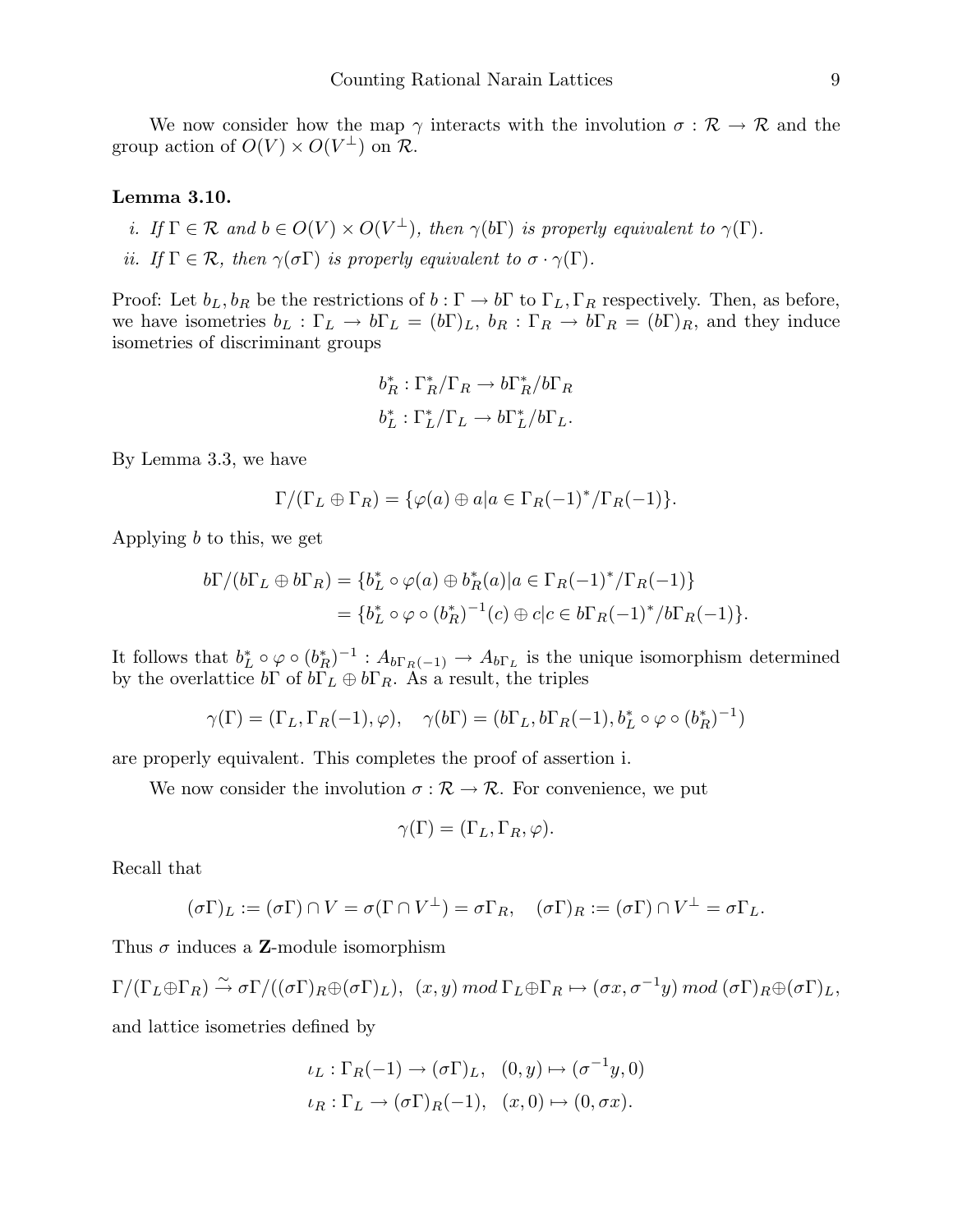In turn, these isometries induce isometries of discriminant groups

$$
\iota_L^* : \Gamma_R(-1)^* / \Gamma_R(-1) \to (\sigma \Gamma)_L^* / (\sigma \Gamma)_L
$$
  

$$
\iota_R^* : \Gamma_L^* / \Gamma_L \to (\sigma \Gamma)_R(-1)^* / (\sigma \Gamma)_R(-1).
$$

By Lemma 3.3, we have

$$
\Gamma/(\Gamma_L \oplus \Gamma_R) = \{ \varphi(a) \oplus a | a \in \Gamma_R(-1)^* / \Gamma_R(-1) \}.
$$

Applying  $\sigma$  to this, we get

$$
\sigma\Gamma/((\sigma\Gamma)_R\oplus(\sigma\Gamma)_L)=\{\iota_L^*(a)\oplus\iota_R^*\circ\varphi(a)|a\in\Gamma_R(-1)^*/\Gamma_R(-1)\}.
$$

Reparameterizing this set by setting  $a' = \iota_R^* \circ \varphi(a) \in (\sigma \Gamma)_R(-1)^*/(\sigma \Gamma)_R(-1)$ , we get

$$
\sigma\Gamma/((\sigma\Gamma)_R \oplus (\sigma\Gamma)_L) = \{ \varphi'(a') \oplus a' | a' \in (\sigma\Gamma)_R (-1)^* / (\sigma\Gamma)_R (-1) \}
$$

$$
\varphi' := \iota_L^* \circ \varphi^{-1} \circ (\iota_R^*)^{-1}.
$$

This shows that the triple  $((\sigma \Gamma)_L, (\sigma \Gamma)_R(-1), \varphi')$  coincides with  $\gamma(\sigma \Gamma)$ , and that it is properly equivalent to  $(\Gamma_R(-1), \Gamma_L, \varphi^{-1}) =: \sigma \cdot \gamma(\Gamma)$ . This completes the proof of assertion ii.  $\square$ 

# Lemma 3.11.  $Let \Gamma, \Gamma' \in \mathcal{R}$ .

- *i.* If  $\gamma(\Gamma')$  *is properly equivalent to*  $\gamma(\Gamma)$ *, then*  $\Gamma' = b\Gamma$  *for some*  $b \in O(V) \times O(V^{\perp})$ *.*
- *ii.* If  $\gamma(\Gamma')$  is properly equivalent to  $\sigma \cdot \gamma(\Gamma)$ , then  $\Gamma' = b\sigma \Gamma$  for some  $b \in O(V) \times O(V^{\perp})$ .

Proof: Let's prove ii. assuming i. first. By the preceding lemma,  $\gamma(\sigma \Gamma)$  is properly equivalent to  $\sigma \cdot \gamma(\Gamma)$ . Thus by hypothesis of ii.,  $\gamma(\Gamma')$  is properly equivalent to  $\gamma(\sigma \Gamma)$ . It follows from i. that  $\Gamma' = b\sigma \Gamma$  for some  $b \in O(V) \times O(V^{\perp}).$ 

We prove i. now. Write

$$
\gamma(\Gamma) = (\Gamma_L, \Gamma_R, \varphi), \quad \gamma(\Gamma') = (\Gamma'_L, \Gamma'_R, \varphi').
$$

By hypothesis of i., we have isometries

$$
b_L: \Gamma_L \to \Gamma'_L, \quad b_R: \Gamma_R \to \Gamma'_R
$$

such that

$$
\varphi' = b_L^* \circ \varphi \circ (b_R^*)^{-1}.
$$

There is a unique linear extension  $b: \mathbf{R}^{2n} \to \mathbf{R}^{2n}$ , i.e.  $b|_{\Gamma_L} = b_L$  and  $b|_{\Gamma_R} = b_R$ .

Since b restricted to the rank  $2n$  lattice  $\Gamma_L \oplus \Gamma_R \subset \mathbb{R}^{n,n}$  is an isometry, it follows that  $b \in O(\mathbf{R}^{n,n})$ . Since  $\Gamma_L \oplus \Gamma_R \subset \Gamma$ , it follows that  $b(\Gamma_L \oplus \Gamma_R) = \Gamma'_L \oplus \Gamma'_R \subset b\Gamma$ ,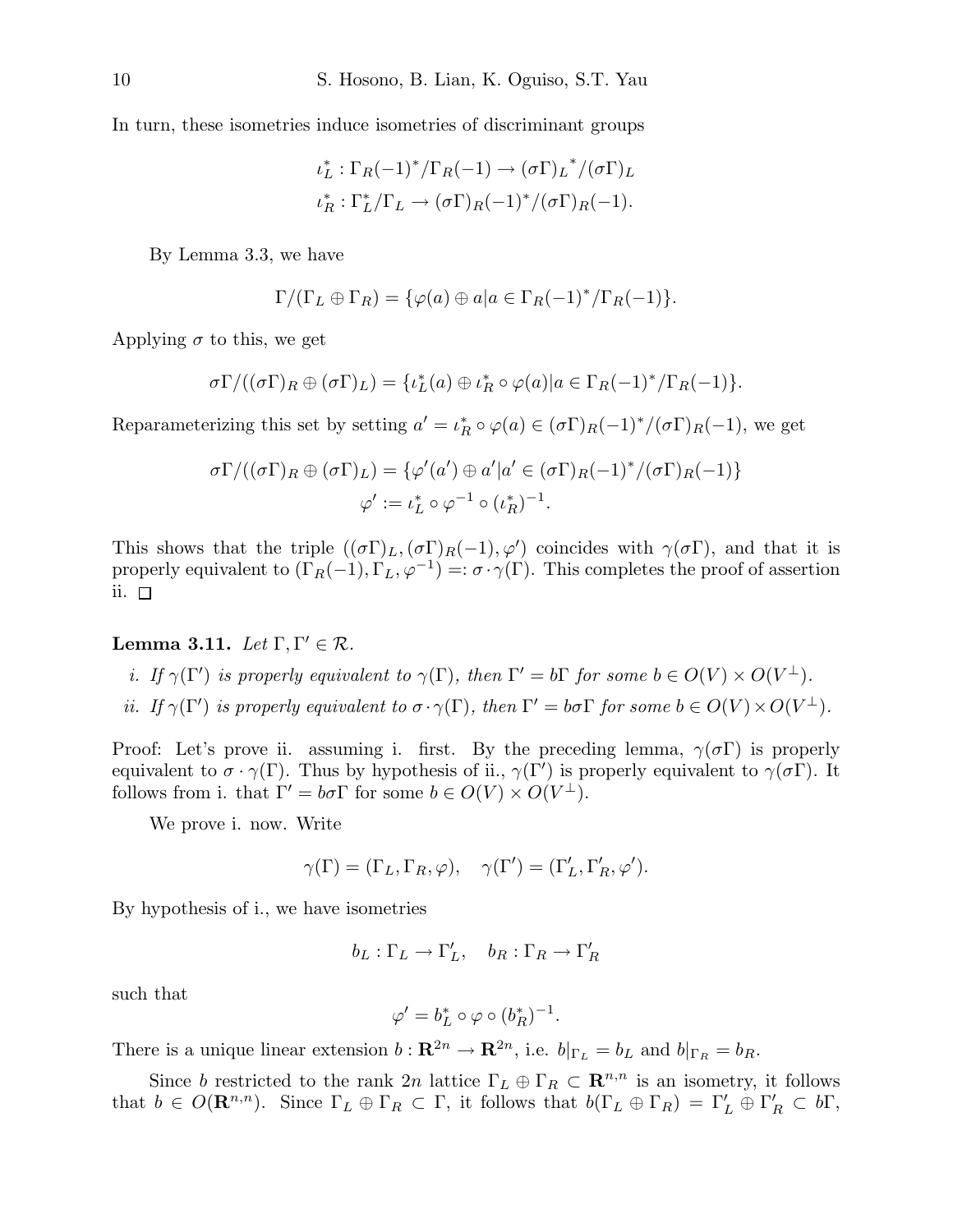i.e.  $b\Gamma$  is an overlattice of  $\Gamma'_L \oplus \Gamma'_R$ . By Lemma 3.3, it determines a unique isometry  $\varphi_{b\Gamma}: A_{\Gamma'_R(-1)} \to A_{\Gamma'_L}$ . By the same calculation as in the proof of Lemma 3.10i., we see that

$$
\varphi_{b\Gamma} = b_L^* \circ \varphi \circ (b_R^*)^{-1}.
$$

Hence  $\varphi_{b\Gamma} = \varphi'$ . Thus  $b\Gamma$  must coincide with the unique overlattice corresponding to  $\varphi'$ , i.e.

 $b\Gamma=\Gamma'.$ 

Finally, we have

$$
\Gamma' \cap V = \Gamma'_L = b\Gamma_L = b(\Gamma \cap V) = b\Gamma \cap bV = \Gamma' \cap bV.
$$

This shows that both n dimensional spaces V, bV contains the rank n lattice  $\Gamma'_L$ , hence must be identical:  $bV = V$ . Likewise  $bV^{\perp} = V^{\perp}$ . It follows that  $b \in O(V) \times O(V^{\perp})$ . This completes the proof of assertion i.  $\square$ 

**Theorem 3.12.** The map  $\mathcal{R} \stackrel{\gamma}{\longrightarrow} \mathcal{T}$  descends to injections

$$
\overline{\mathcal{R}} \stackrel{\gamma}{\longrightarrow} \overline{\mathcal{T}}, \quad \overline{\mathcal{R}}/\sigma \stackrel{\gamma}{\longrightarrow} \overline{\mathcal{T}}/\sigma.
$$

*The image*  $\gamma(\overline{\mathcal{R}})$  *consists of classes of triples*  $(X, Y, \varphi)$  *where* X *have the same signature as* V *.*

Proof: Lemma 3.10 says that  $\gamma$  descends to  $\overline{\mathcal{R}} \to \overline{\mathcal{T}}$  and  $\overline{\mathcal{R}}/\sigma \to \overline{\mathcal{T}}/\sigma$ . Lemma 3.11 says that the induced maps are injective.

Given a V-rational Narain lattice Γ, then  $\Gamma_L, \Gamma_R(-1)$  both have the same signature as V. So, the triple  $\gamma(\Gamma)$  has the same signature as V. Conversely, if  $(X, Y, \varphi) \in \mathcal{T}$  has the signature of  $\bar{V}$ , then  $X, Y(-1)$  can be respectively realized inside the vector spaces  $V, V^{\perp}$ . The isometry  $\varphi: A_Y \to A_X$  corresponds to a unique even unimodular overlattice  $\Gamma \supset X \oplus Y(-1)$  in  $V \oplus V^{\perp} = \mathbf{R}^{n,n}$ . It is immediate that  $\Gamma \in \mathcal{R}$  and  $\gamma(\Gamma) = (X, Y, \varphi)$ . This proves the second assertion.  $\Box$ 

#### *3.2. Isomorphisms of discriminants vs. triples*

Given lattices X, Y, let  $Isom(A_X, A_Y)$  denote the set of isometries of their discriminants. Since an isometry of X induces an isometry of  $A<sub>X</sub>$ , it follows that  $O(X)$  acts from the left on  $Isom(A_X, A_Y)$ . Likewise  $O(Y)$  acts on it from the right. The orbit space of this  $O(X) \times O(Y)$  action is the double quotient

$$
(*)\quad O(X)\backslash Isom(A_X,A_Y)/O(Y).
$$

Lemma 3.13. *If the lattices* X, Y *are not isomorphic, then the double quotient (\*) naturally parameterizes the set of improper equivalence classes of triples*  $[X, Y, \varphi] \in \overline{T}/\sigma$ .

See Proposition 4.12 in [HLOYII]. The result there is stated for positive definite binary quadratic form, but the proof is valid in general.

Lemma 3.14. *If the lattices* X, Y *are isomorphic, primitive, and rank 2, then the double quotient (\*) naturally parameterizes the set of improper equivalence classes of triples*  $[X, Y, \varphi] \in \overline{T}/\sigma$ .

See Proposition 4.12 in [HLOYII] for details.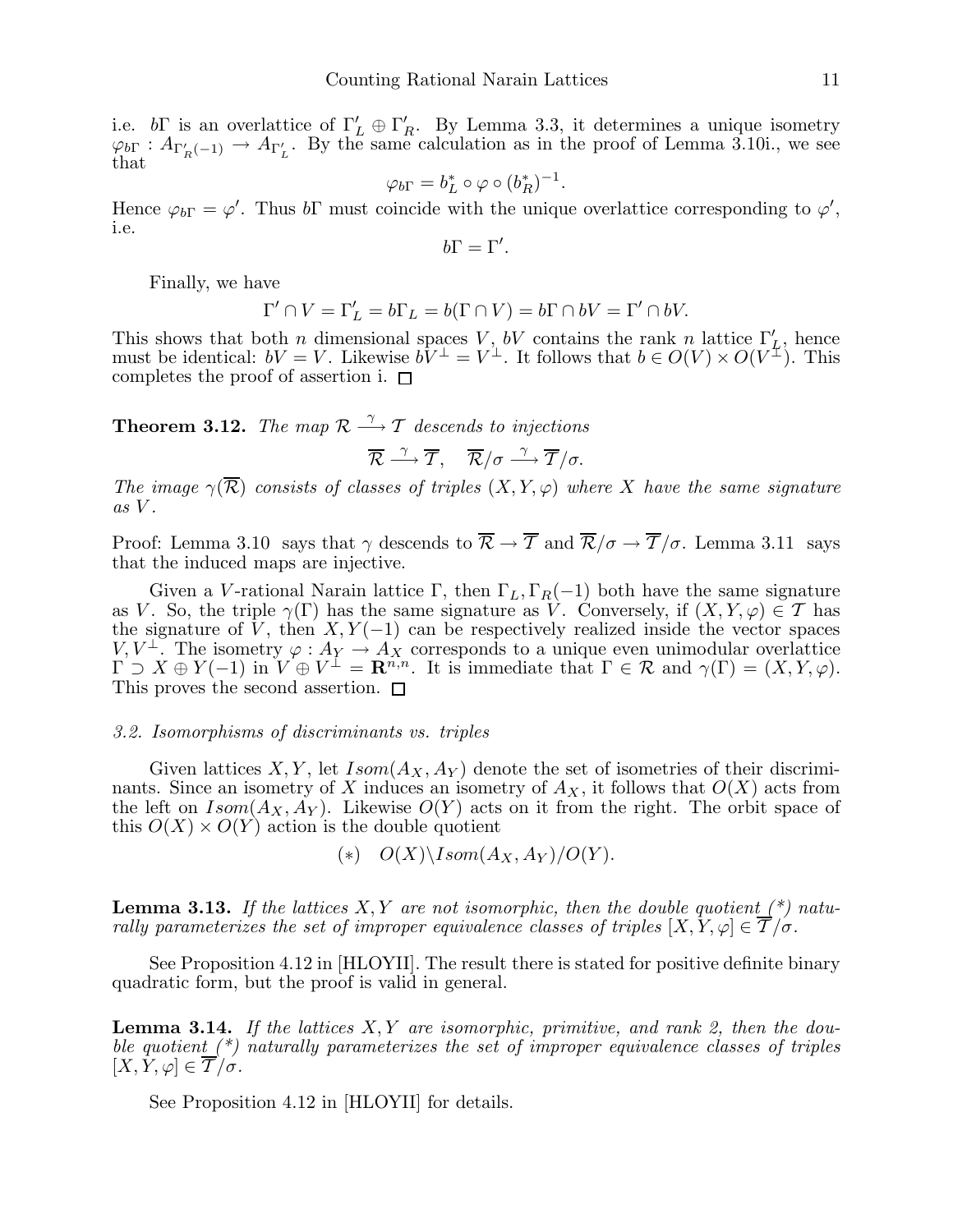# 4. Primitive Sublattices

Definition 4.1. *We denote by* Π *the set of rank* n *primitive sublattices of the even unimodular lattice* U <sup>n</sup>*. Note that a primitive sublattice need not be primitive as an abstract lattice.* We regard  $O(U^n)$  as a transformation group of the set  $\Pi$ , and write  $\overline{\Pi} = \Pi/O(U^n)$ *.* 

In this section we will develop a correspondence between primitive sublattices of  $U^n$ and triples, which is parallel to the correspondence we obtained, in the last section, between V -rational Narain lattices and triples.

•*Anti-isometries*. Let  $\xi: U^n \to U^n$  be an anti-isometry, i.e. an automorphism of abelian groups such that

$$
\langle \xi(x), \xi(x) \rangle = -\langle x, x \rangle \quad \forall x \in U^n.
$$

For example, declaring  $\xi: e_i \mapsto -e_i$  and  $\xi: f_i \mapsto f_i$ , defines an anti-isometry. Obviously if f is any isometry of  $U^n$ , then  $f \circ \xi$  and  $\xi \circ f$  are both anti-isometries, This shows that the set of all anti-isometries is  $\xi \cdot O(U^n) = O(U^n) \cdot \xi$ , and is independent of the choice of  $\xi$ . Likewise if  $\xi'$  is any other anti-isometry, then  $\xi' \circ \xi \in O(U^n)$ , hence  $\xi$  always behave like an involution modulo  $O(U<sup>n</sup>)$ . It follows immediately that

$$
(*) \quad \xi \cdot O(U^n) \cdot \xi' = O(U^n).
$$

Hence the group generated by anti-isometries has index 2 over the group of isometries. It is also straightforward to show that for each  $M \in \Pi$ , we have

$$
(\xi(M))^{\perp} = \xi(M^{\perp}).
$$

**Lemma 4.2.** Let  $\xi$  be an anti-isometry of  $U^n$ . Then as a group of transformations of  $U^n$ , the group  $\langle O(U^n), \xi \rangle$  is independent of the choice of  $\xi$ . Moreover, there is an induced *action of this group on the set*  $\Pi$ *, where*  $\xi : M \mapsto M^{\xi} := \xi(M)^{\perp}$ *.* 

Proof: The first assertion follows immediately from the identity  $(*)$ . The group  $O(U<sup>n</sup>)$ acts on  $\Pi$  by left translation. To see that the group  $\langle O(U^n), \xi \rangle$  acts, it suffices to show that for any  $f \in O(U^n)$ , and  $M \in \Pi$ , we have the identities

$$
M^{f \circ \xi} = f(M^{\xi}), \quad M^{\xi \circ f} = (fM)^{\xi}.
$$

But they readily follow from the definition of  $M^{\xi}$ .

**Corollary 4.3.** *The set*  $\overline{\Pi}/\xi$  *is independent of the choice of*  $\xi$ *.* 

From now on, we will fix an anti-isometry  $\xi$  of  $U^n$  once and for all.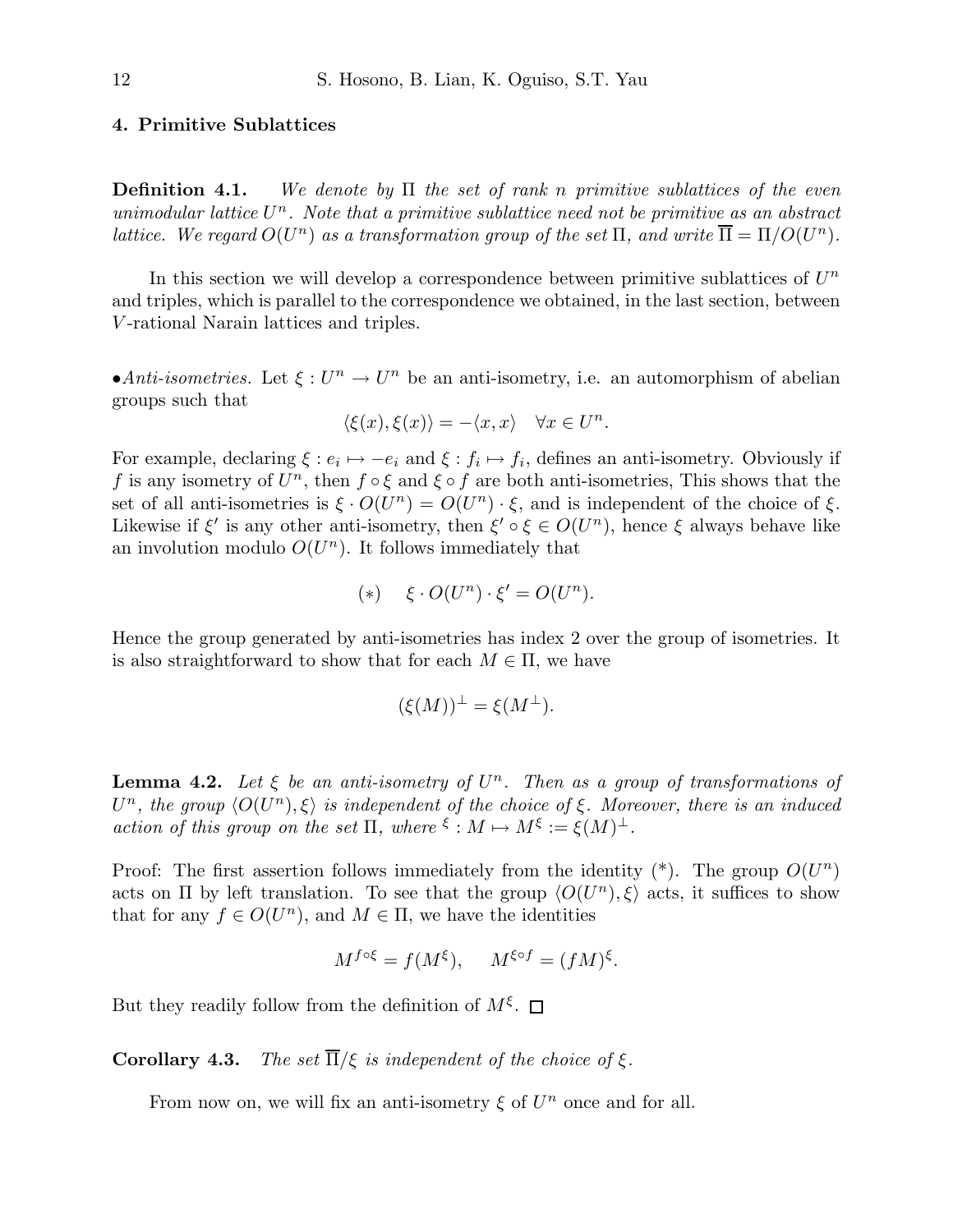**Lemma 4.4.** Let  $M \in \Pi$ , and  $f \in O(U^n)$ . Then  $fM$  and  $M^{\perp}(-1)$  are isogenus to M*, hence they have the same signature, discriminant, and primitivity as* M*. The lattice*  $M^{\xi} \in \Pi$  has the same signature, discriminant, and primitivity as M.

Proof: Since f is an isometry, fM is isomorphic to M. Now consider  $M^{\perp}(-1)$ . If M has signature  $(n - p, p)$ , then  $M^{\perp}$  has signature  $(p, n - p)$ , since  $U^{n}$  has signature  $(n, n)$ . It follows that  $M^{\perp}(-1)$  has the same signature as M. For discriminant, we have

$$
det M^{\perp}(-1) = (-1)^n det M^{\perp} = (-1)^n (-1)^n det M = det M.
$$

Since  $U^n \supset M \oplus M^{\perp}(-1)$  is an even unimodular overlattice, it determines an isometry of discriminant groups  $\varphi(M) : A_{M^{\perp}(-1)} \to A_M$ , by Lemma 3.3. It follows that  $M^{\perp}(-1)$  is isogenus to  $M$ , hence has the same primitivity as  $M$  by Lemma 3.4.

Next we consider  $M^{\xi}$ . That  $M^{\xi}$  and M have the same signature is shown as in the case of  $M^{\perp}(-1)$ , and so we omit the details. Since  $\xi$  is an anti-isometry, it follows that  $\xi(M) \in \Pi$  has the same primitivity as M. Since  $\xi(M)^{\perp}(-1)$  is isogenus to  $\xi(M)$ , it follows that  $M^{\xi}(-1) = \xi(M)^{\xi}(-1)$ , hence  $M^{\xi}$ , has the same primitivity as  $\xi(M)$ .

Definition 4.5. *Define the map*

$$
\theta : \Pi \to \mathcal{T}, \quad M \mapsto (M, M^{\perp}(-1), \varphi(M)).
$$

*Here*  $\varphi = \varphi(M)$  *is the isometry of discriminant groups*  $A_{M^{\perp}(-1)} \to A_M$  *determined by the even unimodular overlattice*  $U^n \supset M \oplus M^{\perp}$ .

Now comes the parallels of Lemmas 3.10 and 3.11.

# Lemma 4.6.

- *i.* If  $M \in \Pi$  and  $f \in O(U^n)$ , then  $\theta(fM)$  is properly equivalent to  $\theta(M)$ .
- *ii.* If  $M \in \Pi$ , then  $\theta(M^{\xi})$  *is properly equivalent to*  $\sigma \cdot \theta(M)$ *.*

Proof: The proof is word for word the same as the proof of Lemma 3.10. The only slight difference is in ii. Here it suffices to show that the triples

$$
\sigma \cdot \theta(M) = (M^{\perp}(-1), M, \varphi(M)^{-1}), \quad \theta(M^{\xi}) = (M^{\xi}, M^{\xi^{\perp}}(-1), \varphi(M^{\xi}))
$$

are equivalent via the isometries

$$
\xi|_{M^\perp}:M^\perp(-1)\to M^\xi,\quad \xi|_M:M\to M^{\xi^\perp}(-1).
$$

In other words, we need to show that

$$
\xi|_{M^{\perp}}^* \circ \varphi(M)^{-1} \circ \xi|_M^* \circ \xi = \varphi(M^{\xi}).
$$

This is a computation very similar to that in Lemma 3.10. We will not repeat it here.  $\Box$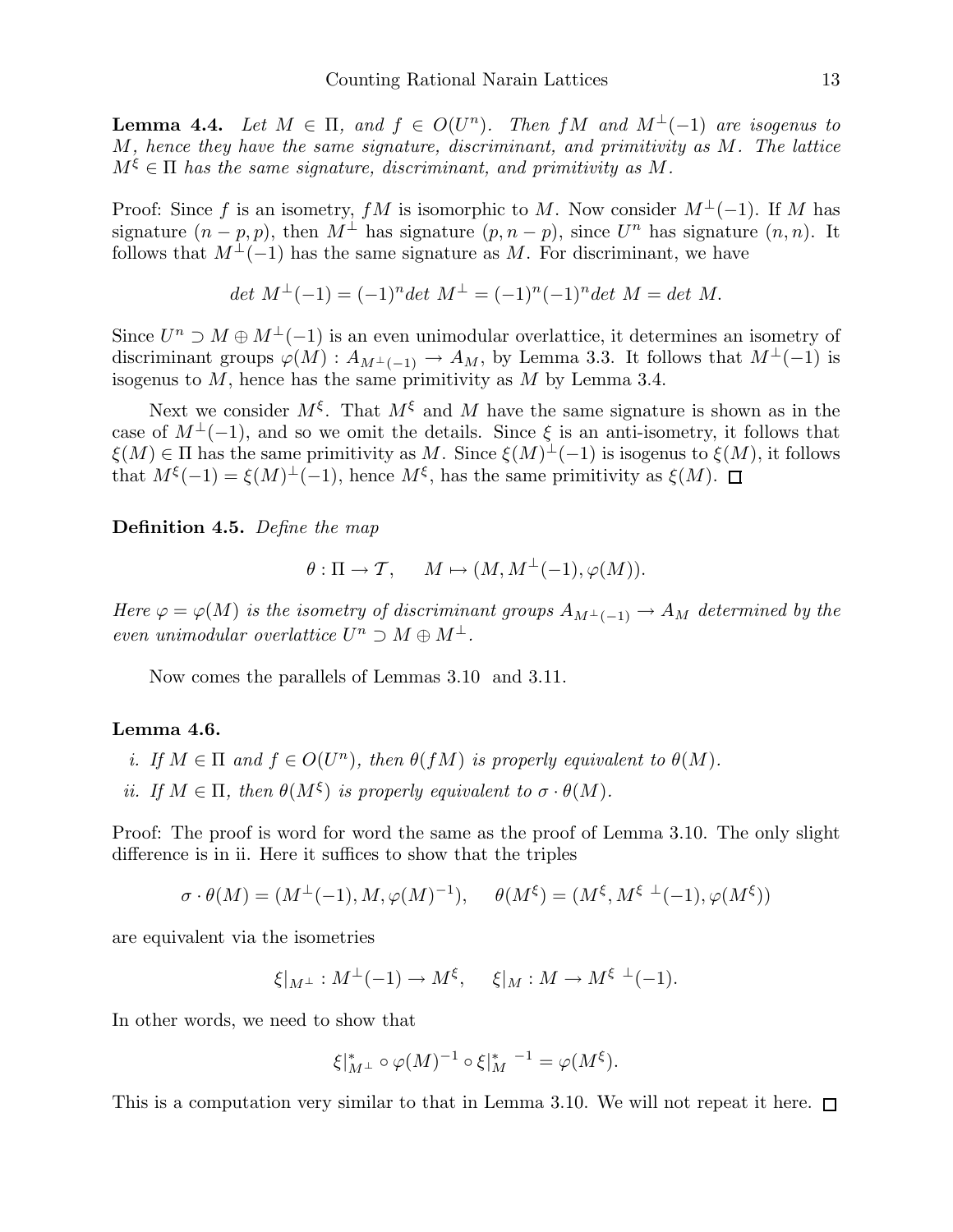Lemma 4.7. Let  $M, M' \in \Pi$ .

*i.* If  $\theta(M')$  is properly equivalent to  $\theta(M)$ , then  $M' = fM$  for some  $f \in O(U^n)$ .

*ii.* If  $\theta(M')$  *is properly equivalent to*  $\sigma \cdot \theta(M)$ *, then*  $M' = fM^{\xi}$  *for some*  $f \in O(U^{n})$ *.* 

Proof: The proof is word for word the same as the proof of Lemma 3.11, with the following minor change in the last part of i. Being given a proper equivalence  $\theta(M') \sim \theta(M)$  of triples means that we are given isometries

$$
g: M \to M', \quad g_{\perp}: M^{\perp} \to M'^{\perp}
$$

such that

$$
\varphi(M') = g^* \circ \varphi(M) \circ g^*_{\perp} \circ \perp
$$

.

This implies that there is a unique isometry  $f \in O(U^n)$  extending g and  $g_{\perp}$ .

**Theorem 4.8.** The map  $\Pi \stackrel{\theta}{\longrightarrow} \mathcal{T}$  descends to bijections

$$
\overline{\Pi} \stackrel{\theta}{\longrightarrow} \overline{T}, \quad \overline{\Pi}/\xi \stackrel{\theta}{\longrightarrow} \overline{T}/\sigma.
$$

*The maps preserves discriminant and primitivity.*

Proof: Lemma 4.6 says that  $\theta$  descends to  $\overline{\Pi} \to \overline{\mathcal{T}}$  and  $\overline{\Pi}/\xi \to \overline{\mathcal{T}}/\sigma$ . Lemma 4.7 says that the induced maps are injective. To prove that the maps are surjective, let  $(X, Y, \phi) \in \mathcal{T}$ . This determines a unique even unimodular overlattice  $\Gamma \supset X \oplus Y(-1)$  of signature  $(n, n)$ . By Milnor's theorem, there is an isometry  $f: \Gamma \to \Gamma^e$ . This induces a triple  $\theta(f(X)) =$  $(f(X), f(Y) = f(X)^{\perp}(-1), \varphi(f(X)))$  which is properly equivalent to  $(X, Y, \phi)$  via f. This proves the asserted surjectivity.

Finally, by Lemma 4.4, the map  $\theta$  preserves discriminant and (abstract lattice) primitivity. Since the equivalence relations defined on  $\Pi$  and on  $\mathcal T$  are compatible with primitivity and fixing discriminant, the maps induced by  $\theta$  must preserves these properties.  $\Box$ 

# 5. Coprime Pairs and Gauss Product

*5.1. Primitive sublattices and concordant pairs*

•*Notations*. On the space  $M^{2,2}$  of  $2 \times 2$  real matrices, define the involutions

$$
t: \begin{bmatrix} \alpha & \beta \\ \gamma & \delta \end{bmatrix} \mapsto \begin{bmatrix} \alpha & \beta \\ \gamma & \delta \end{bmatrix}^t := \begin{bmatrix} \alpha & \gamma \\ \beta & \delta \end{bmatrix}
$$

$$
A: \begin{bmatrix} \alpha & \beta \\ \gamma & \delta \end{bmatrix} \mapsto \begin{bmatrix} \alpha & \beta \\ \gamma & \delta \end{bmatrix}^A := \begin{bmatrix} \delta & -\beta \\ -\gamma & \alpha \end{bmatrix}
$$

$$
\vee: \begin{bmatrix} \alpha & \beta \\ \gamma & \delta \end{bmatrix} \mapsto \begin{bmatrix} \alpha & -\beta \\ -\gamma & \delta \end{bmatrix}
$$

$$
\sigma: \begin{bmatrix} \alpha & \beta \\ \gamma & \delta \end{bmatrix} \mapsto diag(1, -1) \begin{bmatrix} \alpha & \beta \\ \gamma & \delta \end{bmatrix} = \begin{bmatrix} \alpha & \beta \\ -\gamma & -\delta \end{bmatrix}.
$$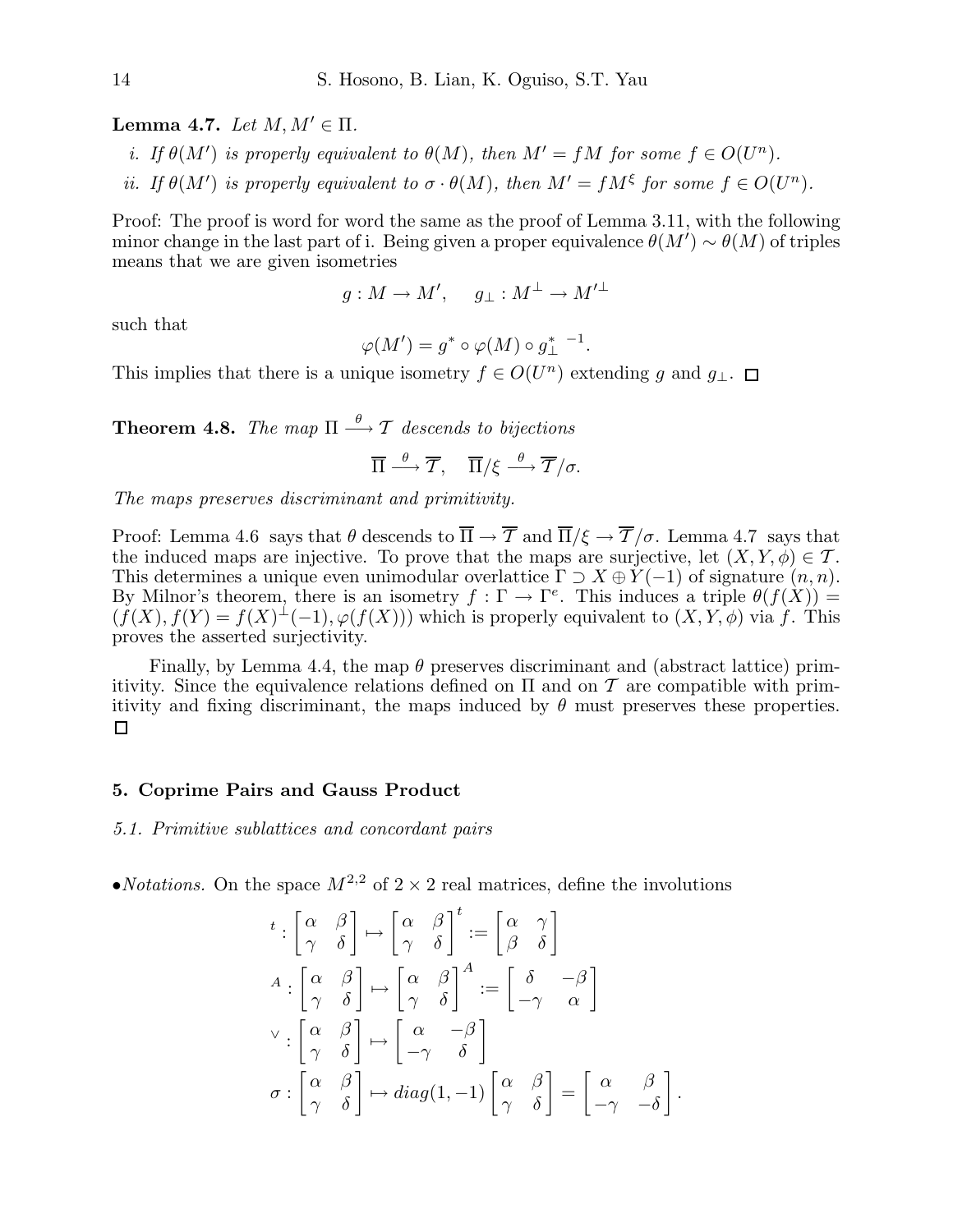Note that <sup>t</sup> and <sup>A</sup> are both anti-involution of the matrix algebra  $M^{2,2}$ , i.e.

$$
(XY)^A = Y^A X^A, \quad (XY)^t = Y^t X^t.
$$

But  $\vee$  is an isometric involution of algebra, i.e.  $(XY)^{\vee} = X^{\vee}Y^{\vee}$ , because it is given by a conjugation:

$$
X^{\vee} = diag(1, -1)X diag(1, -1).
$$

All three are obviously isometries of the quadratic form  $2det$  on  $M^{2,2}$ . They are also pairwise commuting. The map  $\sigma$  is an anti-isometry:

$$
det \ \sigma X = -det \ X.
$$

We will use the fact that  $M^{2,2}$  is isometric to  $\mathbb{R}^{2,2}$ . See Appendix C in [HLOYII].

Recall that an element  $(g_1, g_2) \in P(SL(2, \mathbf{R})^2)$  acts on  $M^{2,2}$  by isometry via left and right multiplications  $X \mapsto g_1 X g_2^{-1}$ . Recall also that the subgroup of  $P(SL(2, \mathbf{R})^2)$  which stabilizes the lattice  $\Gamma^e \equiv \begin{bmatrix} \mathbf{Z} & \mathbf{Z} \\ \mathbf{Z} & \mathbf{Z} \end{bmatrix} \subset M^{2,2}$  is  $P(SL(2,\mathbf{Z})^2)$ . See Appendix C in [HLOYII] for details.

**Lemma 5.1.** *The group*  $O(\Gamma^e)$  *is generated by*  $P(SL(2, \mathbf{Z})^2)$ , <sup>*A*</sup>, and <sup>*V*</sup>.

Proof: As shown in Appendix C in [HLOYII],  $O(\Gamma^e)$  has the shape  $\coprod_{g \in \mathcal{Z}} g \cdot P(SL(2, \mathbf{Z})^2)$ where  $\mathcal{Z} \subset O(\Gamma^e)$  is 4-element subgroup with 2 generators, such that

- i. one generator is orientation reversing;
- ii. one generator is orientation preserving, but reversing a positive 2-plane orientation.

Note that  $P(SL(2, \mathbf{Z})^2)$  is orientation preserving, and preserving a positive 2-plane orientation as well. Then it is easy to show that  $O(\Gamma^e)$  is generated by  $P(SL(2, \mathbf{Z})^2)$  plus any *two elements in*  $O(\Gamma^e)$  with properties i.–ii. We verify that  $A \in O(\Gamma^e)$  has property i., and that  $\forall \in O(\Gamma^e)$  has property ii. This completes the proof.

All quadratic forms are assumed *even non-degenerate*. We always identify a quadratic form  $P = [a, b, c]$  with its matrix  $\begin{bmatrix} 2a & b \\ b & a \end{bmatrix}$  $b = 2c$ 1 , and write *disc*  $P = b^2 - 4ac$ . Recall that  $\iota[a, b, c] := [a, -b, c]$ . If it is primitive, then it represents the inverse class of the class of  $[a, b, c]$  in the class group. Note that under the identification here, we have

$$
\iota[a,b,c] \equiv \left[\begin{array}{cc} 2a & b \\ b & 2c \end{array}\right]^{\vee}.
$$

All three operations  ${}^{t, A, \vee}$  operates on symmetric matrices, hence on quadratic forms. We also write  $-[a, b, c] = [-a, -b, -c]$ . If  $P = [a, b, c]$ ,  $Q = [a', b', c']$  are quadratic forms, we sometimes write

$$
gcd(P) := gcd(a, b, c), \quad gcd(P, Q) := gcd(a, b, c, a', b', c').
$$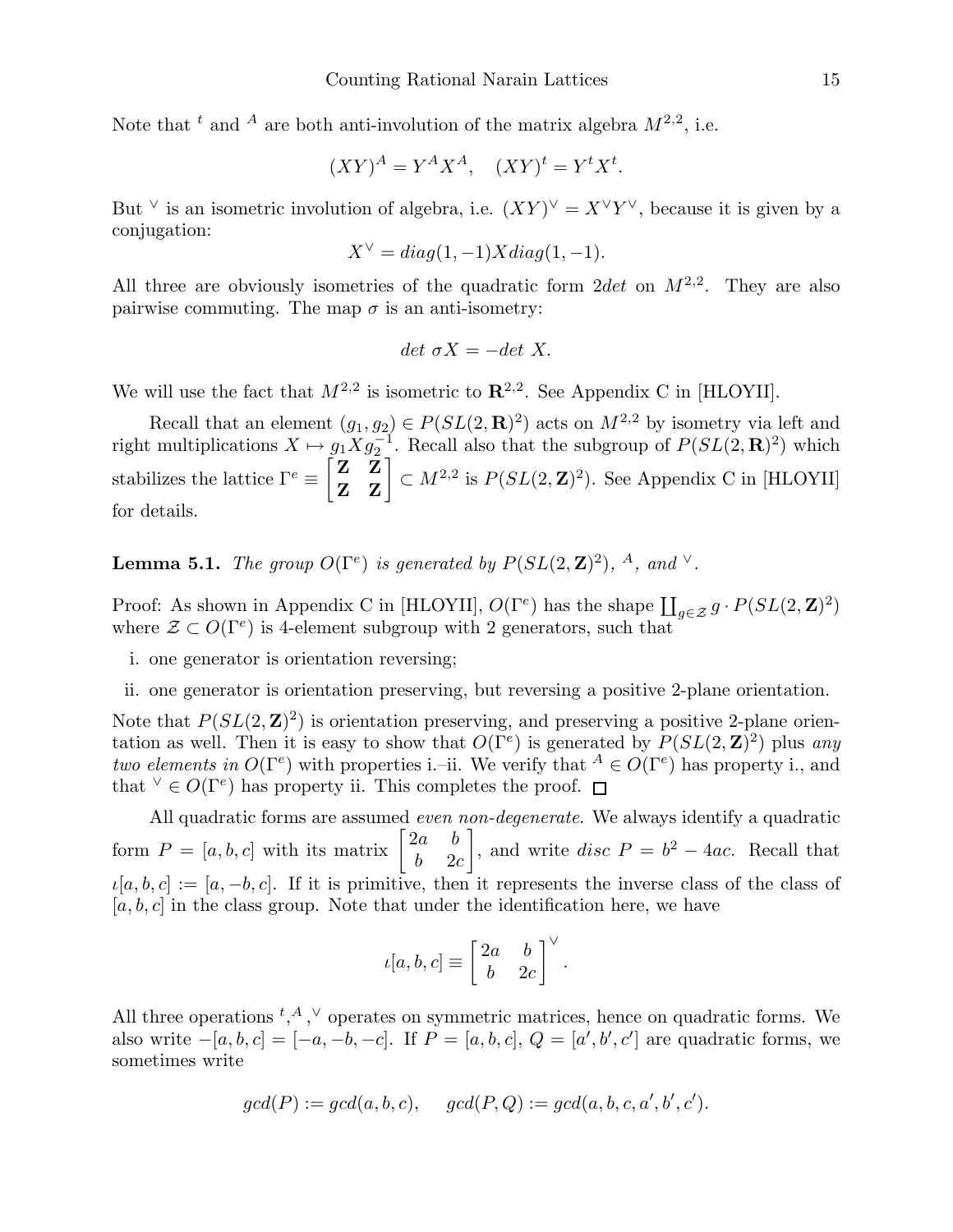**Definition 5.2.** Let  $P = [a, b, c], Q = [a', b', c']$  be forms with the same discriminant, but not necessarily primitive. Put  $\delta := gcd(a, b, c)$ ,  $\delta' := gcd(a', b', c')$ ,  $\lambda := gcd(\delta, \delta')$ . We say *that* P, Q are coprime if  $\lambda = 1$ . We say that P, Q are concordant if  $aa' \neq 0$ ,  $gcd(a, a') = \lambda$ , and  $b = b'$ . In this case, we define

$$
P * Q := [aa', b, \frac{c}{a'}].
$$

(*cf. Appendix A [HLOYII].) If*  $d\mid \delta$ *, we also write*  $\frac{1}{d}P = \left[\frac{a}{d}, \frac{b}{d}\right]$  $\frac{b}{d}$ ,  $\frac{c}{d}$  $\frac{c}{d}$ ]. We denote by  $\mathcal P$  the set *of coprime pairs*  $(P, Q)$  *of the same discriminant, and by*  $\overline{P}$  *the set of coprime pairs*  $(\overline{P}, \overline{Q})$ *of*  $GL(2, \mathbb{Z})$  *equivalence classes*  $\overline{P}, \overline{Q}$  *of quadratic forms. Let*  $\sigma : \mathcal{P} \to \mathcal{P}, (P, Q) \mapsto (Q, P)$ *.* 

Note that P, Q being concordant implies that  $ac = a'c'$ . Since  $gcd(a, a') = \lambda$ , it follows that  $\frac{a}{\lambda}, \frac{a'}{\lambda}$  $\frac{a'}{\lambda}$  are coprime. Thus we have  $\frac{a'}{\lambda}$  $\frac{a'}{\lambda}$   $\left|\frac{c}{\lambda}\right|$  $\frac{c}{\lambda}$  and  $\frac{a}{\lambda}$  |  $\frac{c'}{\lambda}$  $\frac{c'}{\lambda}$ . In particular we have  $\frac{c}{a'} \in \mathbf{Z}$ .

Lemma 5.3. *Any pair of quadratic forms of the same discriminant can be*  $SL(2, \mathbb{Z})$ *transformed to a concordant pair.*

A proof can be found in Appendix A [HLOYII].

*5.2. The map* Λ

Recall that  $\Pi$  denotes the set of rank 2 primitive sublattices of lattice  $\Gamma^e \equiv \begin{bmatrix} \mathbf{Z} & \mathbf{Z} \ \mathbf{Z} & \mathbf{Z} \end{bmatrix} \subset$  $M^{2,2}$  equipped with the quadratic form 2det X. Fix an anti-isometry  $\xi : \Gamma^e \to \Gamma^e$  once and for all. We denote  $\overline{\Pi} := \Pi/O(\Gamma^e)$ .

Let  $P, Q$  be any (non-degenerate, as always) binary quadratic forms. Introduce the notation

$$
\Lambda(P,Q) := \{ X \in \Gamma^e | X^t P = Q X^A \}.
$$

A priori,  $\Lambda(P,Q)$  is just a primitive abelian subgroup of  $\Gamma^e$ . But we will show shortly that it is either zero or a rank 2 sublattice. In fact, it has rank 2 iff  $P, Q$  have the same discriminant. The motivation for the defining equation for  $\Lambda(P,Q)$  comes from the fact that two quadratic forms P, Q are  $SL(2, \mathbb{Z})$  equivalent iff there exists  $g \in SL(2, \mathbb{Z})$  such that  $g^t P g = Q$ , i.e.  $g \in \Lambda(P,Q)$  a vector of length 2.

**Lemma 5.4.** *For any quadratic forms*  $P, Q$ *, the abelian group*  $\Lambda(P, Q)$  *is nonzero iff* disc  $P = disc Q$ . In this case,  $\Lambda(P,Q)$  has rank 2.

Proof: Given  $P = [a, b, c], Q = [a', b', c'],$  the equation  $X<sup>t</sup> P = Q X<sup>A</sup>$  becomes

$$
M\vec{X} = 0, \quad M = \begin{bmatrix} 2a & 0 & b+b' & -2a' \\ b-b' & 2a' & 2c & 0 \\ 0 & 2a & 2c' & b-b' \\ -2c' & b+b' & 0 & 2c \end{bmatrix}.
$$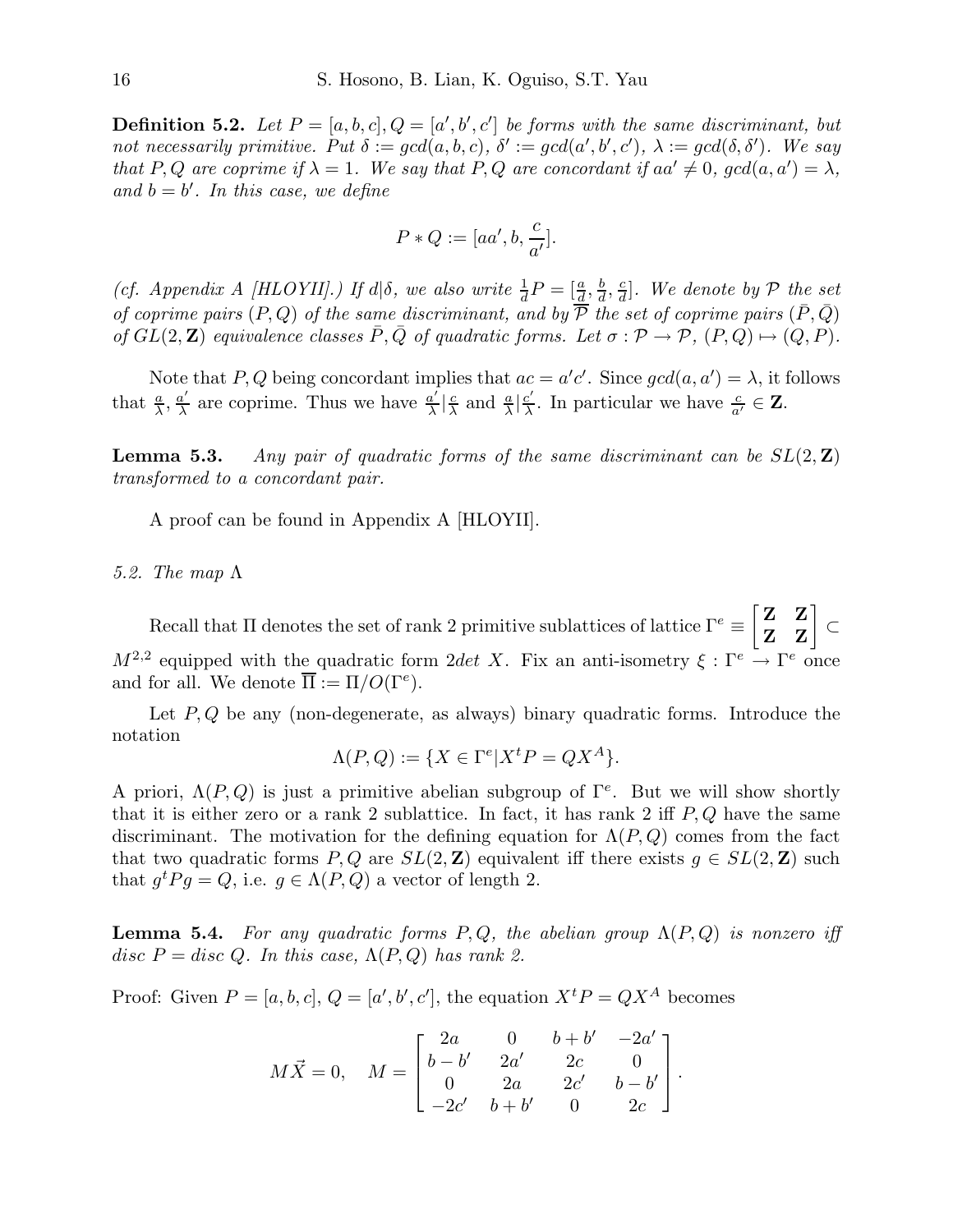From this we find

$$
det M = disc Q - disc P.
$$

This proves the first assertion.

We can now compute the  $3 \times 3$  minors of M. Under the condition det  $M = 0$ , it is easy (with some help from Mathematica) to check that all such minors are zero. This shows that  $M$  has rank at most 2. To see that it can be no less than 2, observe that for  $b = b'$ , we have rk  $M = 2$ . This shows that when det  $M = 0$ , then rk M is always 2, implying that  $rk \Lambda(P,Q) = 2$  as well.  $\square$ 

Lemma 5.5. *Let* P, Q *be any quadratic forms. We have*

*i.*  $\Lambda(P,Q)^t = \Lambda(Q^A, P^A)$ *. ii.*  $\Lambda(P,Q)^A = \Lambda(Q,P)$ *. iii.*  $\Lambda(P,Q)^{\vee} = \Lambda(P^{\vee}, Q^{\vee}).$ *iv.*  $\Lambda(g^t P g, Q) = g^{-1} \cdot \Lambda(P, Q)$  *for*  $g \in SL(2, \mathbb{Z})$ *. v.*  $\Lambda(P, g^t Q g) = \Lambda(P, Q) \cdot q$  *for*  $q \in SL(2, \mathbb{Z})$ *. vi.*  $\Lambda(P^{\vee}, Q) = diag(1, -1) \cdot \Lambda(-P, Q)$ . *vii.*  $\Lambda(P, Q^{\vee}) = \Lambda(P, -Q) \cdot diag(1, -1)$ . *viii.*  $\Lambda(P,-Q) = \Lambda(-P,Q)$ . *ix.*  $\Lambda(kP, kQ) = \Lambda(P, Q)$  *for nonzero integer k. x*.  $P \stackrel{SL(2, \mathbf{Z})}{\sim} Q$  *iff*  $\exists X \in \Lambda(P, Q), \ \langle X, X \rangle = 2det X = 2$ .  $xi. P \stackrel{SL(2, \mathbf{Z})}{\sim} -Q^{\vee}$  *iff*  $\exists X \in \Lambda(P, Q), \ \langle X, X \rangle = 2det X = -2.$ 

Proof: Assertions i.-x. are straightforward. To prove xi., notice that by x., if  $P \sim -Q^{\vee}$ , then  $\exists Y \in \Lambda(P, -Q^{\vee})$  with  $\det Y = 2$ . But by vii., it follows that  $X = Y \cdot diag(1, -1) \in$  $\Lambda(P,Q)$  has det  $X = -2$ . The converse is similar.  $\square$ 

Lemma 5.6. *For any quadratic forms* P, Q *of discriminant* D*, the restriction of* det *to* Λ(P, Q) *is nondegenerate. Moreover,* Λ(P, Q) *is indefinite iff* P, Q *are both indefinite.*

Proof: Since nondegeneracy is invariant under isometries, we are free to replace  $P, Q$  by their  $SL(2, \mathbb{Z})$  transforms, thanks to Lemma 5.5iv.-v. So let's assume that  $P = [a, b, c]$ ,  $Q = [a', b', c']$ , are concordant. Then the coefficient matrix M in Lemma 5.4 simplifies, and finding a Q-basis of Q  $\Lambda(P,Q)$  is easy. The result is

$$
\mathbf{Q} \Lambda(P,Q) = \mathbf{Q} \left\{ \begin{bmatrix} \frac{a'}{a} & 0 \\ 0 & 1 \end{bmatrix}, \begin{bmatrix} -\frac{b}{a} & -\frac{c}{a'} \\ 1 & 0 \end{bmatrix} \right\}.
$$

Computing the discriminant of the quadratic form on  $\mathbf{Q} \Lambda(P,Q)$  using this Q-basis, we get the result  $\frac{D}{a^2}$ , where  $D = b^2 - 4ac$ . This shows that  $\Lambda(P,Q)$  is nondegenerate, and that  $\Lambda(P,Q)$  is indefinite iff both  $P,Q$  are.  $\Box$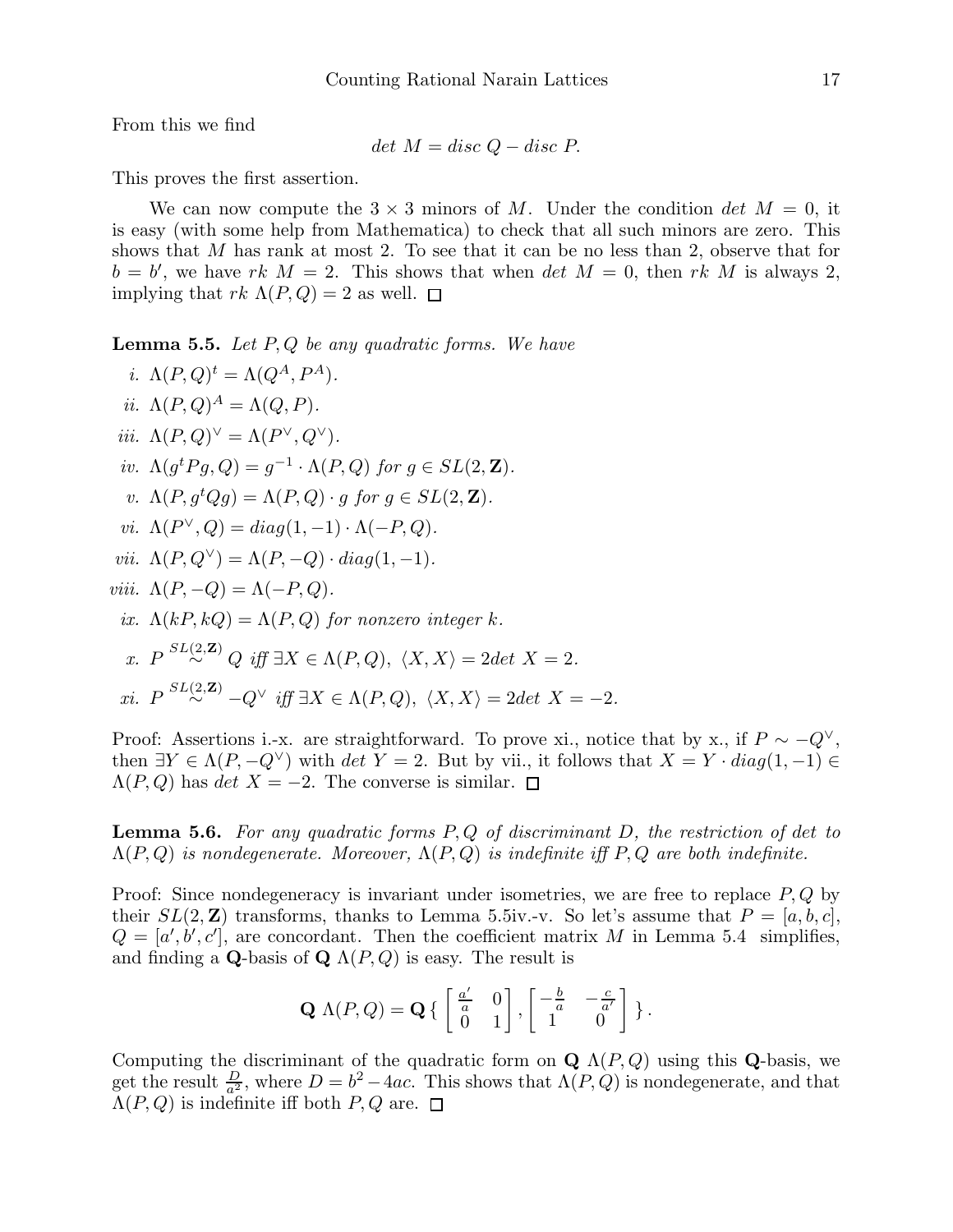Definition 5.7. *Recall that* P *denotes the set of coprime pairs of binary quadratic forms having the same discriminant. Define a map*

$$
\Lambda: \mathcal{P} \to \Pi, \quad (P, Q) \mapsto \Lambda(P, Q).
$$

Lemma 5.8. *Let* P, Q *be any quadratic forms of the same discriminant* D*. If* P, Q *are both positive definite or both negative definite, then* Λ(P, Q) *is positive definite. If* P *is positive definite and*  $Q$  *is negative definite (or the other way around), then*  $\Lambda(P,Q)$  *is negative definite.*

Proof: By the preceding lemma, if  $P, Q$  are definite, then  $\Lambda(P, Q)$  is also definite. So to determine the sign, it suffices to compute the length of a single nonzero vector  $X \in \Lambda(P,Q)$ . We have

$$
X^t P = Q X^A.
$$

Since  $X^A = (det X)X^{-1}$ , we get an equivalent equation

$$
X^t P X = (\det X) Q.
$$

Note that  $X^tPX$  have the same signature as P. So if P, Q are both positive definite or both negative definite, then det X must be positive, and hence  $\Lambda(P,Q)$  is positive definite. If P is positive definite and Q is negative definite, then det X is negative and  $\Lambda(P,Q)$  is negative definite.  $\square$ 

Lemma 5.9. *For any quadratic forms* P, Q *of the same discriminant, we have*

$$
\Lambda(P,Q)^{\perp} = \Lambda(P,-Q) = (\begin{array}{cc} t \circ \sigma \circ^{-t} \end{array}) \cdot \Lambda(P,Q^{\vee})
$$

Proof: The second equality follows from that

$$
(*\circ\sigma\circ\ ^t)Z = Z \ diag(1,-1), \ \ \forall Z\in M^{2,2},
$$

and Lemma 5.5vii. that  $\Lambda(P,Q^{\vee}) \cdot diag(1,-1) = \Lambda(P,-Q)$ .

Let's consider the first equality. Since both  $\Lambda(P,-Q), \Lambda(P,Q)$  are rank 2 primitive sublattices in  $\Gamma^e$ , it suffices to show that if  $X \in \Lambda(P, -Q)$  and  $Y \in \Lambda(P, Q)$ , then  $\langle X, Y \rangle =$ 0. So suppose that

 $X^t P = -QX^A$ ,  $Y^t P = QY^A$ .

Then we have

$$
(X+Y)^t P = -Q(X-Y)^A.
$$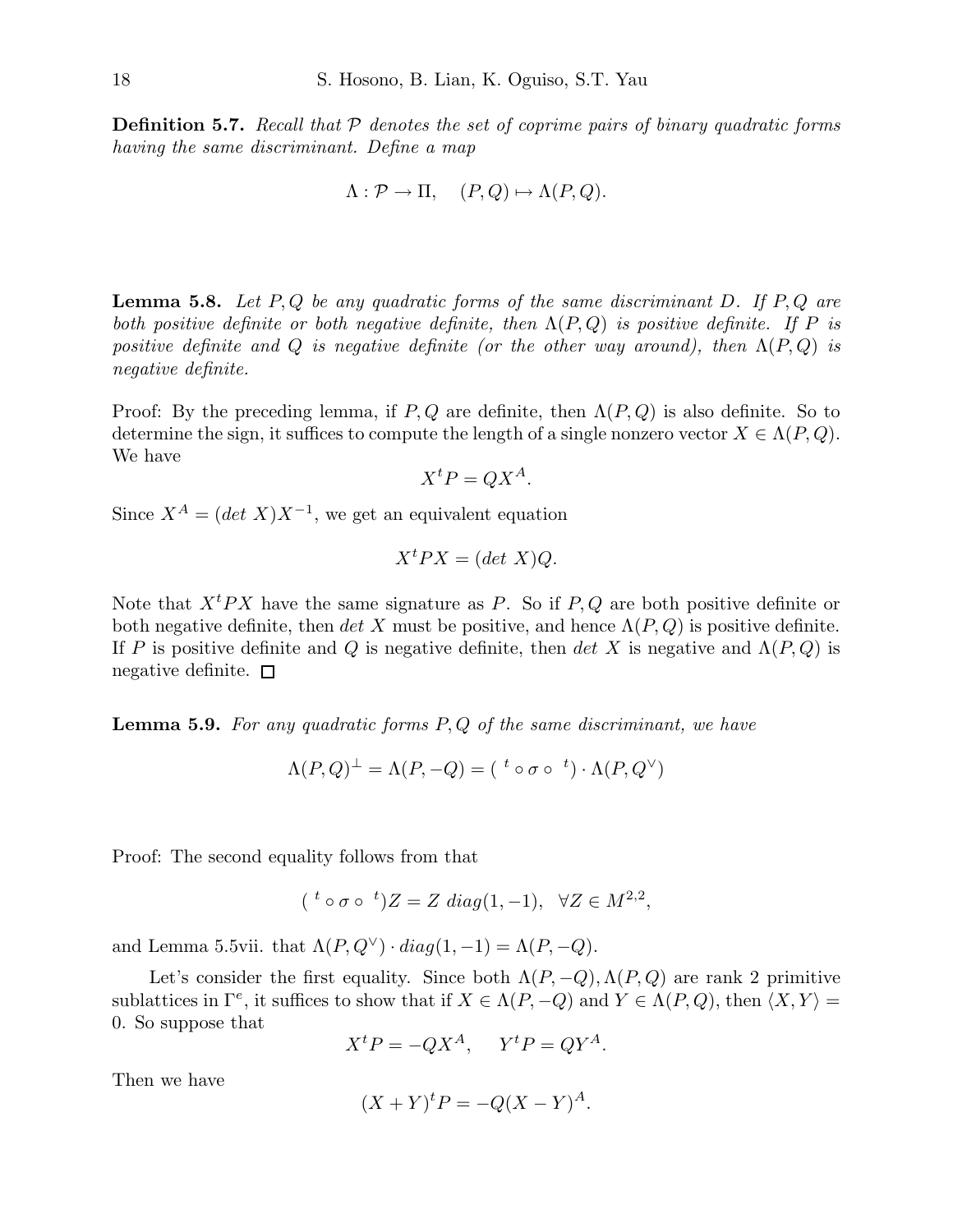Taking the determinant on both sides, and noting that  $det P = det Q \neq 0$ , we see that  $det(X + Y) = det(X - Y)$ . This shows that

$$
\langle X, Y \rangle = \langle X, -Y \rangle = -\langle X, Y \rangle.
$$

Here we've used the fact that X, Y are  $2 \times 2$ . This completes the proof.  $\Box$ 

**Lemma 5.10.** Suppose that  $P = [a, b, c], Q^{\vee} = [a', b, c']$  are concordant forms with  $gcd(a, a') = 1$ . Then

$$
\Lambda(P,Q) = \mathbf{Z} \left\{ \begin{bmatrix} a' & -b \\ 0 & a \end{bmatrix}, \begin{bmatrix} 0 & -\frac{c}{a'} \\ 1 & 0 \end{bmatrix} \right\}.
$$

Proof: Name the two given generators  $X_1, X_2$ . It is trivial to check that the  $X_i$  solve the linear equation  $X^t P - Q X^{\tilde{A}} = 0$ . So the  $X_i$  form a **Q**-basis of  $\Lambda(P,Q)$ . To show that the  $X_i$  form a **Z**-basis, it suffices to show that the vectors  $X_i \in \mathbb{Z}^4$  generate a primitive sublattice of  $\mathbb{Z}^4$ . Since  $X_1 = (a', -b, a, 0), X_2 = (0, -\frac{c}{a'}, 0, 1),$  we can find two additional vectors  $Y_1, Y_2 \in \mathbb{Z}^4$  of the shape  $(*,*,*,0)$  such that the four vectors  $X_1, X_2, Y_1, Y_2$  form a unimodular matrix. This shows that the first two vectors generates a primitive sublattice of  $\mathbf{Z}^4$ .

**Corollary 5.11.** Let  $P = [a, b, c], Q^{\vee} = [a', b', c']$  be quadratic forms of discriminant D.  $Put \delta := gcd(P), \delta' := gcd(Q), \lambda := gcd(\delta, \delta'), \text{ as before. If } P, Q^{\vee} \text{ are concordant, then}$ 

$$
\Lambda(P,Q) = \mathbf{Z} \left\{ \begin{array}{cc} \frac{1}{\lambda} \begin{bmatrix} a' & -b \\ 0 & a \end{bmatrix}, \begin{bmatrix} 0 & -\frac{c}{a'} \\ 1 & 0 \end{bmatrix} \right\}.
$$

*In particular, it has discriminant*  $\frac{1}{\lambda^2} (b^2 - 4ac)$ *. More generally if* P, Q are arbitrary, then  $\Lambda(P,Q)$  *has discriminant*  $\frac{D}{\lambda^2}$ *.* 

Proof: By definition, that  $P, Q^{\vee}$  are concordant means that  $aa' \neq 0$ ,  $gcd(a, a') = \lambda$ , and  $b = b'$ . It follows that  $\frac{1}{\lambda}P$ ,  $\frac{1}{\lambda}Q^{\vee}$  are also concordant, but with coprime and nonzero leading coefficients  $\frac{a}{\lambda}, \frac{a}{\lambda}$  $\frac{a'}{\lambda}$ . By Lemma 5.5ix., we have

$$
\Lambda(P,Q) = \Lambda(\frac{1}{\lambda}P, \frac{1}{\lambda}Q).
$$

Now applying Lemma 5.10 to compute the right hand side, we get our first assertion. Computing the discriminant using the Z-base we found is straightforward, and we get  $\frac{1}{\lambda^2}(b^2-4ac).$ 

Finally, if  $P, Q^{\vee}$  are arbitrary forms of discriminant D, we can replace them with their  $SL(2, \mathbb{Z})$  transforms without changing the values of  $\delta, \delta', \lambda$ , or the discriminant of  $\Lambda(P, Q)$ , thanks to Lemma 5.5iv.-v. We can choose the  $SL(2, \mathbb{Z})$  tranforms to be a concordant pair, by Lemma 5.3. Now our third assertion follows from the second assertion.  $\square$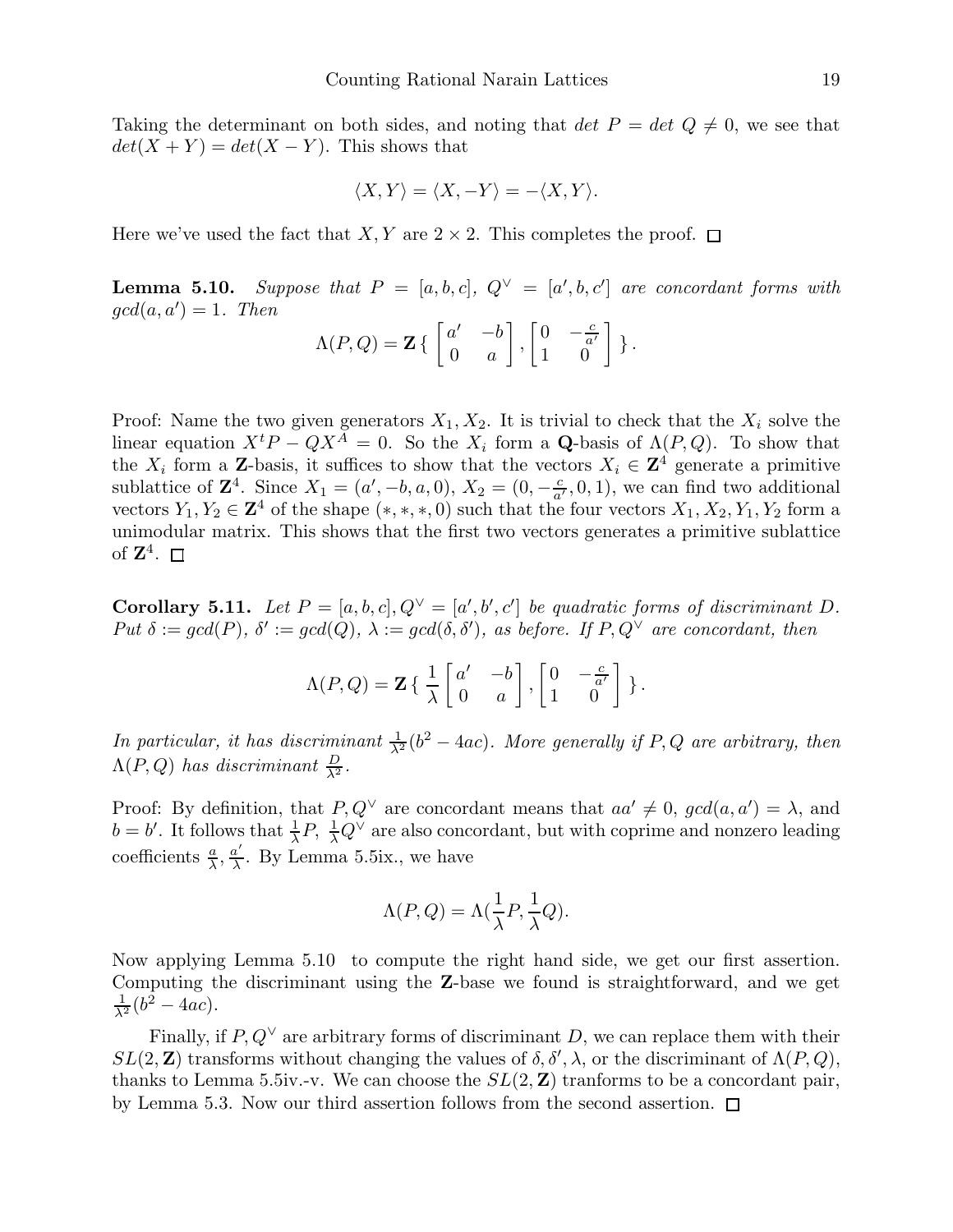Corollary 5.12.  $\Lambda(P,Q)$  *is primitive as an abstract lattice iff*  $\frac{1}{\lambda}P$ ,  $\frac{1}{\lambda}Q$  *are both primitive as quadratic forms.*

Proof: Again, isometries preserve primitivity. Thus, we may as well assume that  $P =$  $[a, b, c], Q^{\vee} = [a', b, c']$  are concordant, thanks to Lemmas 5.5iv.-v. and the existence of concordant forms. So we can use the Z-base found in the preceding corollary to compute the quadratic form of  $\Lambda(P,Q)$ . Since

$$
\Lambda(P,Q) = \Lambda(\frac{1}{\lambda}P, \frac{1}{\lambda}Q),
$$

we may as well assume that  $\lambda = 1$ . Then the resulting quadratic form is  $[aa', b, \frac{c}{a'}]$ . We put

$$
m := \gcd(aa', b, \frac{c}{a'}).
$$

Suppose P, Q are both primitive. Then we have  $m|aa'$ ,  $m|b$ , and  $m|\frac{c}{a'}$ , hence  $m|c$ . Since  $[a, b, c]$  is assumed primitive i.e.  $gcd(a, b, c) = 1$ , it follows that  $m|a'$ . Since  $a'c' = ac$ , and  $m|\frac{c}{a'}$ , it follows that  $m|\frac{c'}{a}$  $\frac{c}{a}$ , hence  $m|c'$ . So we find that  $m|a',b,c'$ . But  $[a',b,c']$  is also assumed primitive. It follows that  $m = 1$ , and so the quadratic form of  $\Lambda(P,Q)$  is primitive.

Conversely suppose that one of  $P, Q$  is not primitive. By Lemma 5.5ii., we may assume that P is not primitive. So  $\delta := \gcd(a, b, c) > 1$ . Since P, Q are assumed concordant, we have  $gcd(a, a') = 1$ , hence  $gcd(\delta, a') = 1$ . It follows that  $\delta \left| \frac{c}{a'} \right|$ . But we also have  $\delta | a, b$ . So we have  $\delta | m = gcd(aa', b, \frac{c}{a'})$ . This shows that  $m > 1$ , hence  $\Lambda(P, Q)$  is not primitive.

**Theorem 5.13.** *If*  $P, Q^{\vee}$  *are coprime concordant forms, then the lattice*  $\Lambda(P, Q)$  *equipped* with the **Z**-base as in Lemma 5.10, coincides with the quadratic form  $[aa', b, \frac{c}{a'}] = P *$ Q∨*. More generally, for any coprime forms* P, Q*, the lattices* Λ(P, Q)*,* Λ(P, Q) <sup>⊥</sup>(−1)*, are respectively isomorphic to*  $P * Q^{\vee}$ ,  $P * Q$  *as lattices.* 

Proof: The first assertion follows from a straightforward computation using the given explicit **Z**-base. That  $\Lambda(P,Q)$  is isomorphic to  $P * Q^{\vee}$  follows from the first assertion and Lemma 5.5iv.-v.

Note that the transformation  $\xi := {}^t \circ \sigma \circ {}^t : \Gamma^e \to \Gamma^e$  is an anti-isometry. In particular for any sublattice  $M \subset \Gamma^e$ , we have  $\xi(M)(-1) \cong M$  as lattices. By Lemma 5.9, it follows that  $\Lambda(P,Q)^{\perp}(-1)$  is isomorphic to  $\Lambda(P,Q^{\vee})$ . The latter is isomorphic to  $P * Q$ , by the first assertion.  $\square$ 

Corollary 5.14. *When restricted to primitive forms of discriminant* D*, the map* Λ *descends to*

 $\Lambda: Cl_D \times Cl_D \to Cl_D/\iota, \quad (P,Q) \mapsto [\Lambda(P,Q)] = [P * Q^{\vee}].$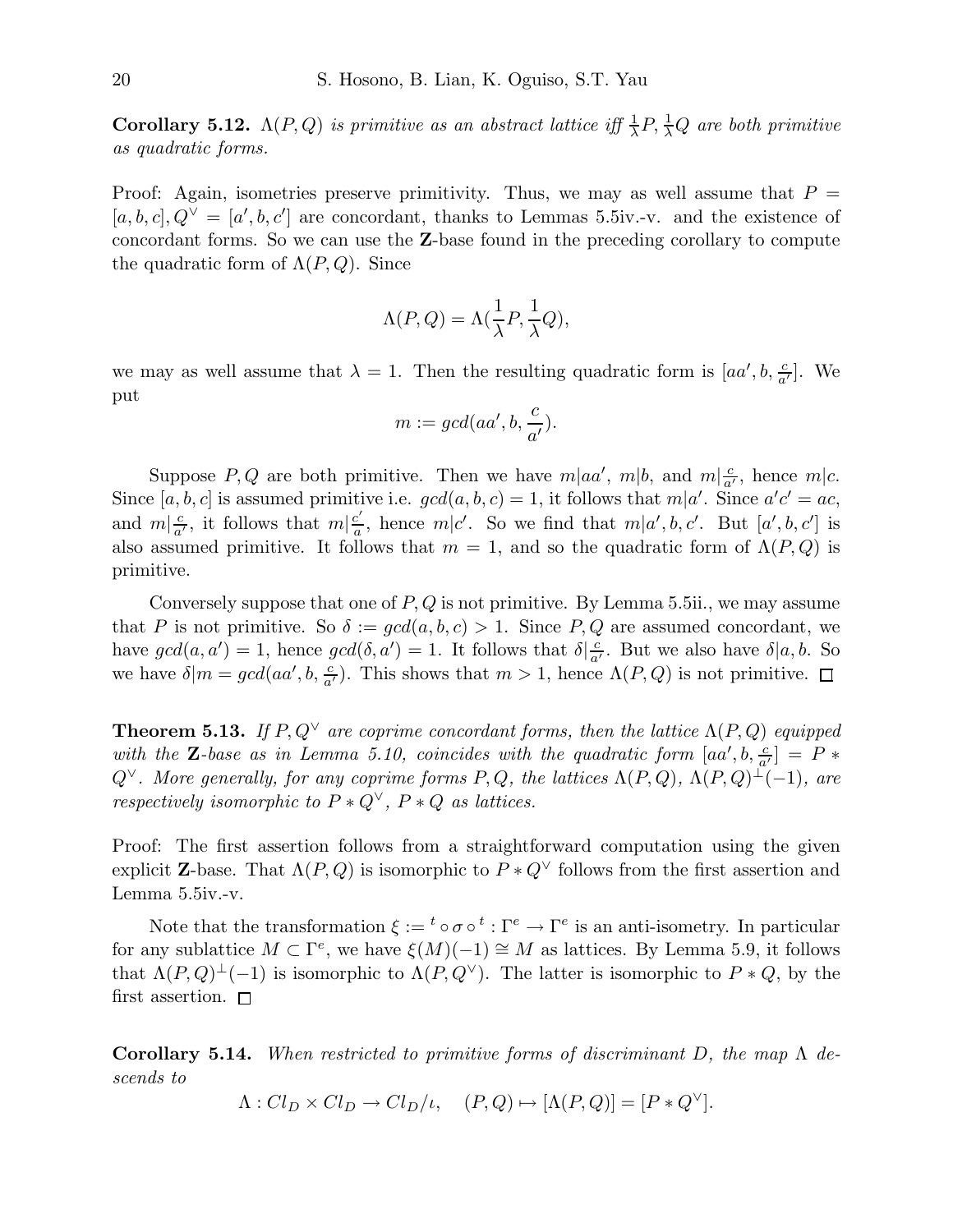*Here*  $Cl_D$  *is the group of proper equivalence classes of primitive forms (cf. p337 [Ca])*, *and*  $\iota : C \mapsto C^{-1}$ *.* 

Proof: By Lemma 5.5iv.-v., the isomorphism class  $[\Lambda(P,Q)]$  depends only on the  $SL(2,\mathbb{Z})$ equivalence classes of P, Q, i.e.  $\Lambda$  is a class function. We evaluate  $\Lambda(P,Q)$  by chosing  $P, Q^{\vee}$  to be concordant. Now the preceding corollary completes the proof. □

If we restrict ourselves to positive definite primitive forms, then it can be shown that there is a natural lifting to

$$
\Lambda: Cl_D \times Cl_D \to Cl_D, \quad (C_1, C_2) \mapsto (C_1 * C_2^{-1}).
$$

The point is that because the Grassmannian of *positive* 2-planes is contractible, we can choose an orientation for every positive 2-plane so that they are all compatible under deformation. In particular, we can assign compatible orientations to all  $\Lambda(P,Q)$ , so that these lattices become quadratic forms. There are obviously two ways to do so. The observation here is that one of them yields the map  $(C_1, C_2) \mapsto (C_1 * C_2^{-1})$ , and the other choice yields  $(C_1, C_2) \mapsto (C_1^{-1} * C_2)$ .

Define the following transformations on the set  $\mathcal{P}$ :

$$
P(SL(2, \mathbf{Z})^2) \ni (g_1, g_2) : (P, Q) \mapsto (g_1^{t-1} P g_1^{-1}, g_2^{t-1} Q g_2^{-1})
$$

$$
\sigma = \iota_1 : (P, Q) \mapsto (Q, P)
$$

$$
\iota_2 : (P, Q) \mapsto (P^{\vee}, Q^{\vee})
$$

$$
\iota_3 : (P, Q) \mapsto (P, Q^{\vee}).
$$

It is clear that each of these transformations preserves discriminant, coprimeness, and primitivity (but not necessary signature). We denote the group generated by these transformations by  $\mathbf{G} = \langle P(SL(2, \mathbf{Z})^2), \iota_1, \iota_2, \iota_3 \rangle$ . It is straightforward to check that  $\overline{\mathcal{P}} = \mathcal{P}/K$ (see Definition 5.2), where  $K \subset \mathbf{G}$  is the subgroup generated by  $P(SL(2, \mathbf{Z})^2)$  and  $\iota_2, \iota_3$ . Note that among the generators of the group  $G$  presented above,  $\iota_1$  is the only one which does not preserve the signatures of a pair, since  $(P,Q), (Q,P) \in \mathcal{P}$  have different signatures when  $P$  is positive definite and  $Q$  is negative definite.

By Lemma 5.1, the group  $O(\Gamma^e)$  is generated by  $P(SL(2, \mathbf{Z})^2), ^A$ ,  $\vee$ . Together with the anti-isometry  $\xi$ , they act on primitive sublattices  $M \in \Pi$  by

$$
P(SL(2, \mathbf{Z})^2) \ni (g_1, g_2) : M \mapsto g_1 M g_2^{-1}
$$

$$
A : M \mapsto M^A
$$

$$
\vee : M \mapsto M^{\vee}
$$

$$
\xi : M \mapsto M^{\xi}.
$$

By Lemma 4.4, each of these transformations preserves discriminant, and (abstract lattice) primitivity, and signature.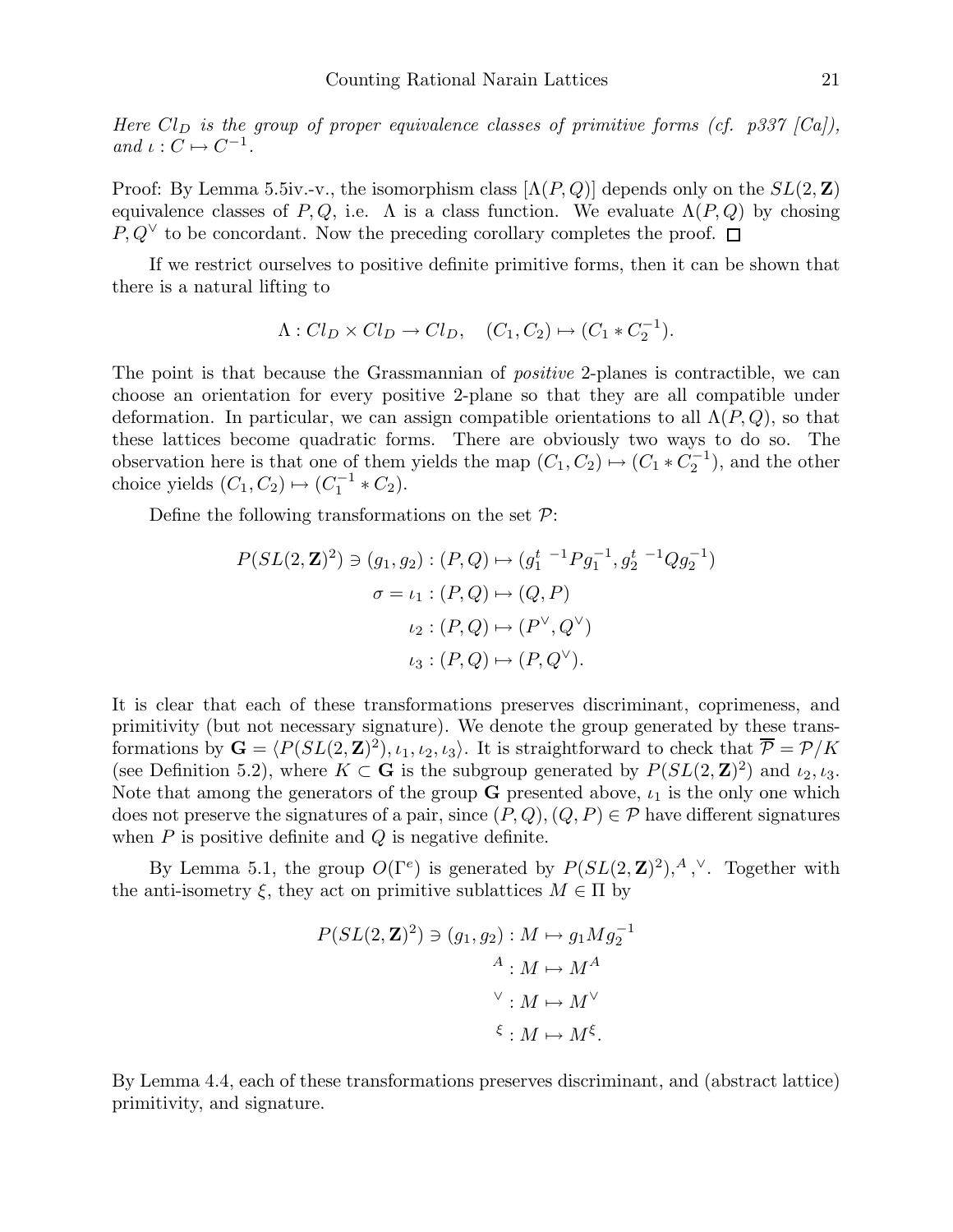**Theorem 5.15.** The map  $\Lambda : \mathcal{P} \to \Pi$  preserves discriminant, primitivity, and is equiv*ariant with respect to the group action of* **G** *on*  $P$ *, and*  $\langle O(\Gamma^e), \xi \rangle$  *on*  $\Pi$ *. Thus*  $\Lambda$  *descends to*  $\overline{\mathcal{P}}/\sigma \rightarrow \overline{\Pi}/\xi$ .

Proof: If  $(P,Q)$  is a coprime pair of discriminant D, then  $\Lambda(P,Q)$  has discriminant D, by Corollary 5.11, and so  $\Lambda$  preserves discriminant. If  $(P, Q)$  is a primitive pair of discriminant D, then  $\Lambda(P,Q)$  is primitive, by Lemma 5.12, and so  $\Lambda$  preserves primitivity.

Moreover, by Lemmas 5.5iv.-v., ii.-iii., the map  $\Lambda$  is equivariant with respective to  $P(SL(2,\mathbf{Z})^2)$  and the involutions  $\sigma = \iota_1 \leftrightarrow^A$ ,  $\iota_2 \leftrightarrow^{\vee}$ . Since  $\overline{\Pi}/\xi = \Pi/\langle O(\Gamma^e), \xi \rangle$  is independent of the choice of the anti-isometry  $\xi$ , by Lemma 4.2, we can choose  $\xi$  to be

$$
\xi = \ ^{t} \ \circ \sigma \circ \ ^{t}.
$$

Then Lemmas 5.9 and 4.2 show that the map  $\Lambda$  is also equivariant with respect to the involutions  $\iota_3 \leftrightarrow^{\xi}$ , i.e.  $\Lambda(\iota_3(P,Q)) = \Lambda(P,Q)^{\xi}$ . Thus we have shown that the map  $\Lambda$  is equivariant with respect to the group action of **G** on  $\mathcal{P}$ , and  $\langle O(\Gamma^e), \xi \rangle$  on  $\Pi$ .

#### 6. Surjectivity of Λ

**Lemma 6.1.** Let  $A \in GL(2, \mathbf{Q})$  which is not a multiple of the identity. Let  $M_{\mathbf{Q}}^{2,2} =$  $\begin{bmatrix} \mathbf{Q} & \mathbf{Q} \\ \mathbf{Q} & \mathbf{Q} \end{bmatrix}$ . Then the linear map  $L_A : M_{\mathbf{Q}}^{2,2} \to M_{\mathbf{Q}}^{2,2}$ ,  $P \mapsto A^t P A - (\det A)P$  has rank 2, *and we have*

$$
ker L_A = \mathbf{Q} \left\{ \begin{bmatrix} 0 & 1 \\ -1 & 0 \end{bmatrix} \begin{bmatrix} -c & a - d \\ 0 & b \end{bmatrix} \right\}, \quad A = \begin{bmatrix} a & b \\ c & d \end{bmatrix}.
$$

Proof: This is straightforward linear algebra.  $\square$ 

Corollary 6.2. *Under the same assumption as in the preceding lemma, there is a unique, up to sign, primitive quadratic form in* ker LA*.*

Proof: It is obvious that the 2-dimensional space ker  $L_A$  contains nonsymmetric matrices. So the subspace of symmetric matrices is at most 1-dimensional. But ker  $L_A$  is closed under transpose. It follows that the subspace of symmetric matrices in  $\ker L_A$  is exactly 1-dimensional. Since this is over  $Q$ , there is a unique, up to sign, primitive vector

$$
\begin{bmatrix} x & y \\ y & z \end{bmatrix} \in \begin{bmatrix} \mathbf{Z} & \mathbf{Z} \\ \mathbf{Z} & \mathbf{Z} \end{bmatrix}
$$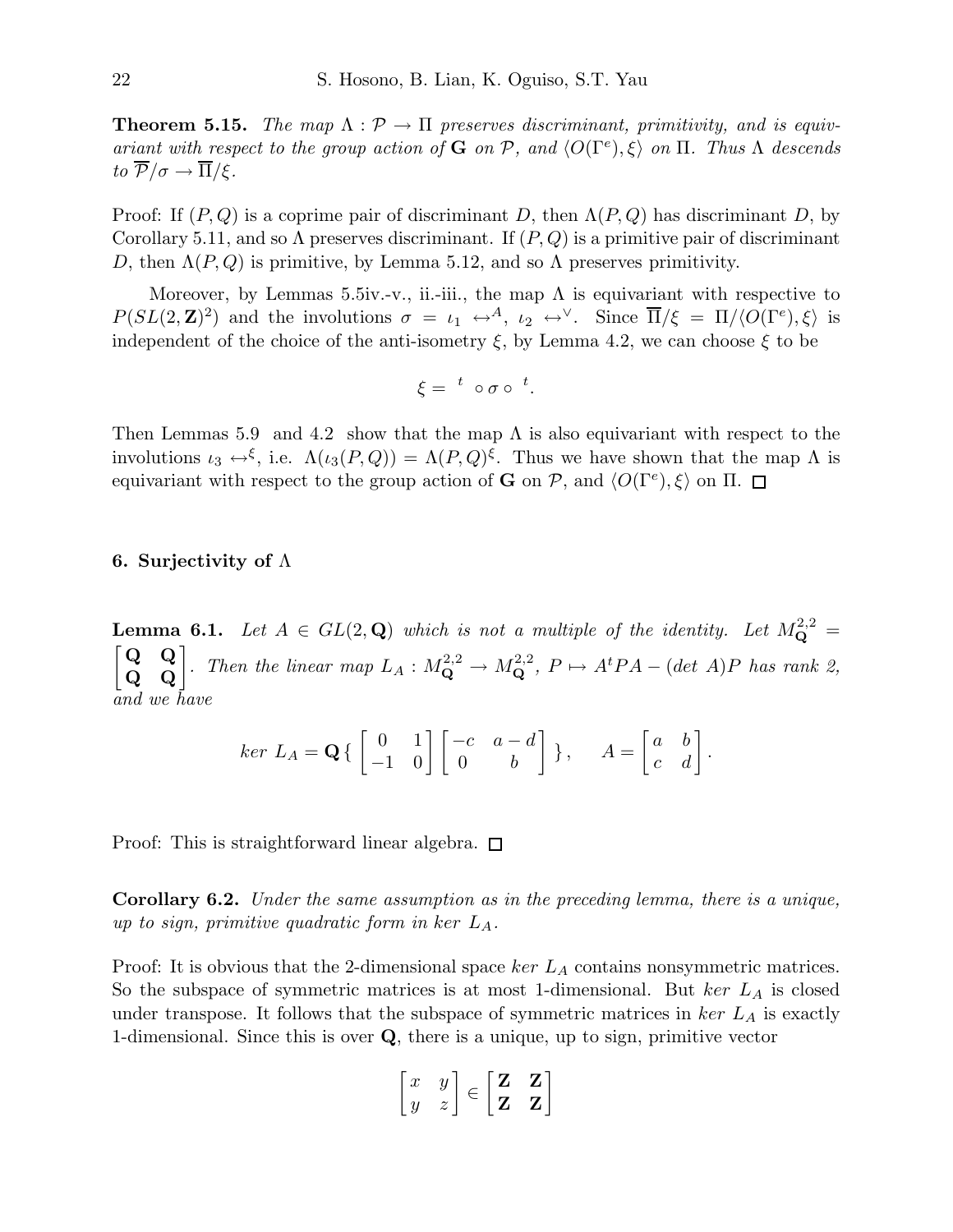in this subspace, i.e.  $gcd(x, y, z) = 1$ . If both  $x, z$  are even, then  $\pm \begin{bmatrix} x & y \\ y & z \end{bmatrix}$  are the quadratic forms we seek. If not, then  $\pm 2$  $\begin{bmatrix} x & y \\ y & z \end{bmatrix}$  are.

**Corollary 6.3.** Let  $X_1, X_2 \in \Gamma^e$ , be any linearly independent vectors with nonzero lengths. *Then there is a unique, up to overall sign, pair of coprime forms* P, Q *of the same discriminant such that*  $X_1, X_2 \in \Lambda(P,Q)$ *.* 

Proof: Given the  $X_i$ , we want to solve the equations

$$
X_1^t P - Q X_1^A = 0, \quad X_2^t P - Q X_2^A = 0.
$$

Since det  $X_i \neq 0$  by assumption, it follows that  $X_i^A = (det X_i)X_i^{-1}$ . Moreover any solution P, Q necessarily have  $(det X_i)(det P) = (det Q)(det X_i)$ , i.e. P, Q have the same discriminant. We also get equivalent equations

(\*) 
$$
X_1^t PX_1 - (\det X_1)Q = 0
$$
,  $X_2^t PX_2 - (\det X_2)Q = 0$ .

Eliminating Q, we get

$$
A^t P A - (\det A) P = 0, \quad A := X_1 X_2^{-1}.
$$

Note that  $A \in GL(2, \mathbf{Q})$ , and that A is not a scalar multiple of the identity, because  $X_1, X_2$ are assumed linearly independent. So there is a unique, up to sign, primitive quadratic form  $P$  solving the last equation. Plugging  $P$  back into either equation in  $(*)$  and solve for Q, we get

$$
Q = \frac{1}{\det X_1} X_1^t P X_1 = \frac{1}{\det X_2} X_2^t P X_2.
$$

It is symmetric and nondegenerate because P is. Its entries are rational numbers. So by a suitable scaling of P by an integer, we get an even integral quadratic form Q.

From the construction, it is clear that  $P, Q$  can be made coprime. Uniqueness is also clear.  $\square$ 

**Corollary 6.4.** *Any rank 2 primitive sublattice*  $M \subset \Gamma^e$  *can be realized as*  $\Lambda(P,Q)$  *for a pair of coprime quadratic forms* P, Q *of the same discriminant. Moreover* P, Q *are unique up to an overall sign.*

Proof: By assumption, we can find two linearly independent vectors  $X_1, X_2 \in M$  with nonzero lengths (nonzero lengths because det restricted to M is assumed nondegenerate). By the preceding corollary, we can find  $P, Q$  such that  $X_1, X_2 \in \Lambda(P, Q)$ . Since M and  $\Lambda(P,Q)$  are both primitive sublattices of  $\Gamma^e$  containing  $X_1, X_2$ , it follows that  $M = \Lambda(P,Q).$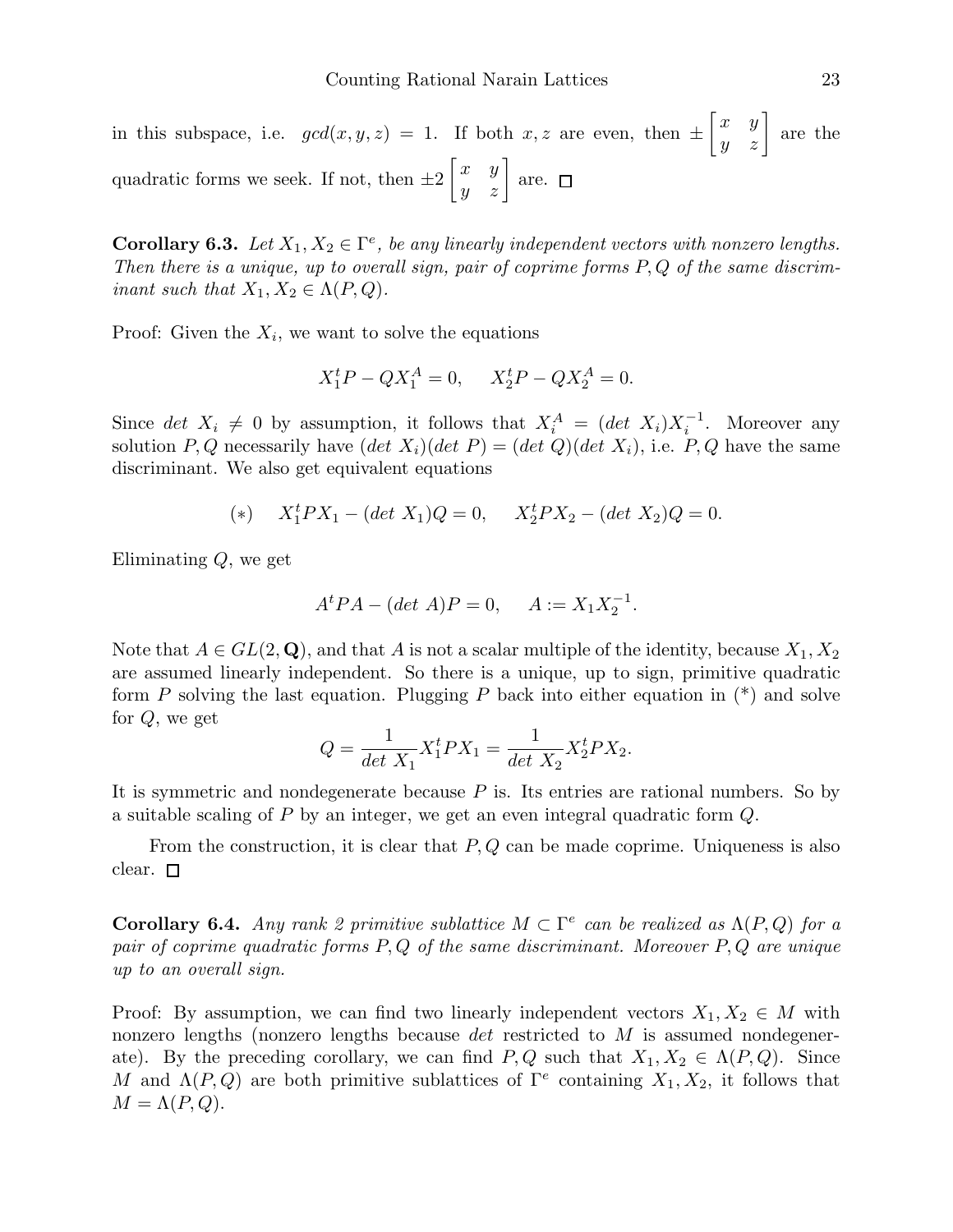Now a priori, P, Q may depend on the choice of  $X_1, X_2$ . But if  $\Lambda(P,Q) = \Lambda(P', Q')$ for two coprime pairs  $(P,Q)$ ,  $(P',Q')$ , then  $X_1, X_2 \in \Lambda(P',Q')$  also determine  $P', Q'$  in terms of  $X_1, X_2$  up to an overall sign. It follows that  $(P', Q') = \pm (P, Q)$ .

**Theorem 6.5.** *The map*  $\Lambda$  :  $\mathcal{P} \rightarrow \Pi$  *is unramified 2:1 surjective, with fiber*  $\Lambda^{-1}(\Lambda(P,Q)) = {\pm (P,Q)}.$ 

Proof: By Lemma 5.5viii., we have  $\Lambda(-P, -Q) = \Lambda(P, Q) =: M$ . The preceding corollary says  $\Lambda$  is surjective with fiber  $\Lambda^{-1}(M) = {\pm (P,Q)}$ . Since  $(P,Q), (-P, -Q)$  are never equal in P, it follows that the map  $\Lambda$  is 2:1 everywhere.  $\Box$ 

**Theorem 6.6.** *The map*  $\Lambda : \mathcal{P} \to \Pi$  *descends to a bijection* 

$$
\Lambda:\overline{\mathcal{P}}/\langle \sigma, -\rangle \rightarrow \overline{\Pi}/\xi
$$

*where*  $\sigma$ , – *are the respective involutions on pairs*  $\sigma : (P, Q) \mapsto (Q, P)$ , – :  $(P, Q) \mapsto$ (−P, −Q)*. Moreover,* Λ *preserves discriminant and primitivity.*

Proof: By Theorem 5.15,  $\Lambda : \mathcal{P} \to \Pi$  is equivariant with respect to G acting on  $\mathcal{P}$  and  $K := \langle O(\Gamma^e), \xi \rangle$  acting on  $\Pi$ . By Theorem 6.5, this map descends to an equivariant *bijection*

$$
\Lambda: \mathcal{P}/\langle - \rangle \to \Pi.
$$

(Note that the G action commutes with  $-$ .) Now passing to the orbit spaces of G and K, we get the asserted induced bijection.

That  $\Lambda$  preserves discriminant follows from Theorem 5.13. That  $\Lambda$  preserves primitivity follows from Corollary 5.12. The same holds for the induced  $\Lambda$ , since the equivalence relations on  $P$  and  $\Pi$  are compatible with primitivity and fixing discriminant.  $\Box$ 

#### 7. Applications and Conclusions

#### *7.1. Binary forms*

Throughout this section, we set  $n = 2$ .

Fix a negative integer D, and let  $\mathcal{P}_{D}^{+} \subset \mathcal{P}$  be the set of coprime pairs of positive definite forms in P of discriminant D. Let  $\Pi_D^+ \subset \Pi$  be the positive definite lattices in  $\Pi$ of discriminant D. Then Theorem 6.6 says that

$$
\overline{\mathcal{P}}_{D}^{+}/\sigma \xrightarrow{\Lambda 1:1} \overline{\Pi}_{D}^{+}/\xi. \tag{7.1}
$$

The correspondence (7.1) also preserves primitivity. Note that this correspondence can be precisely described by the composition law ∗, as in Theorem 5.13.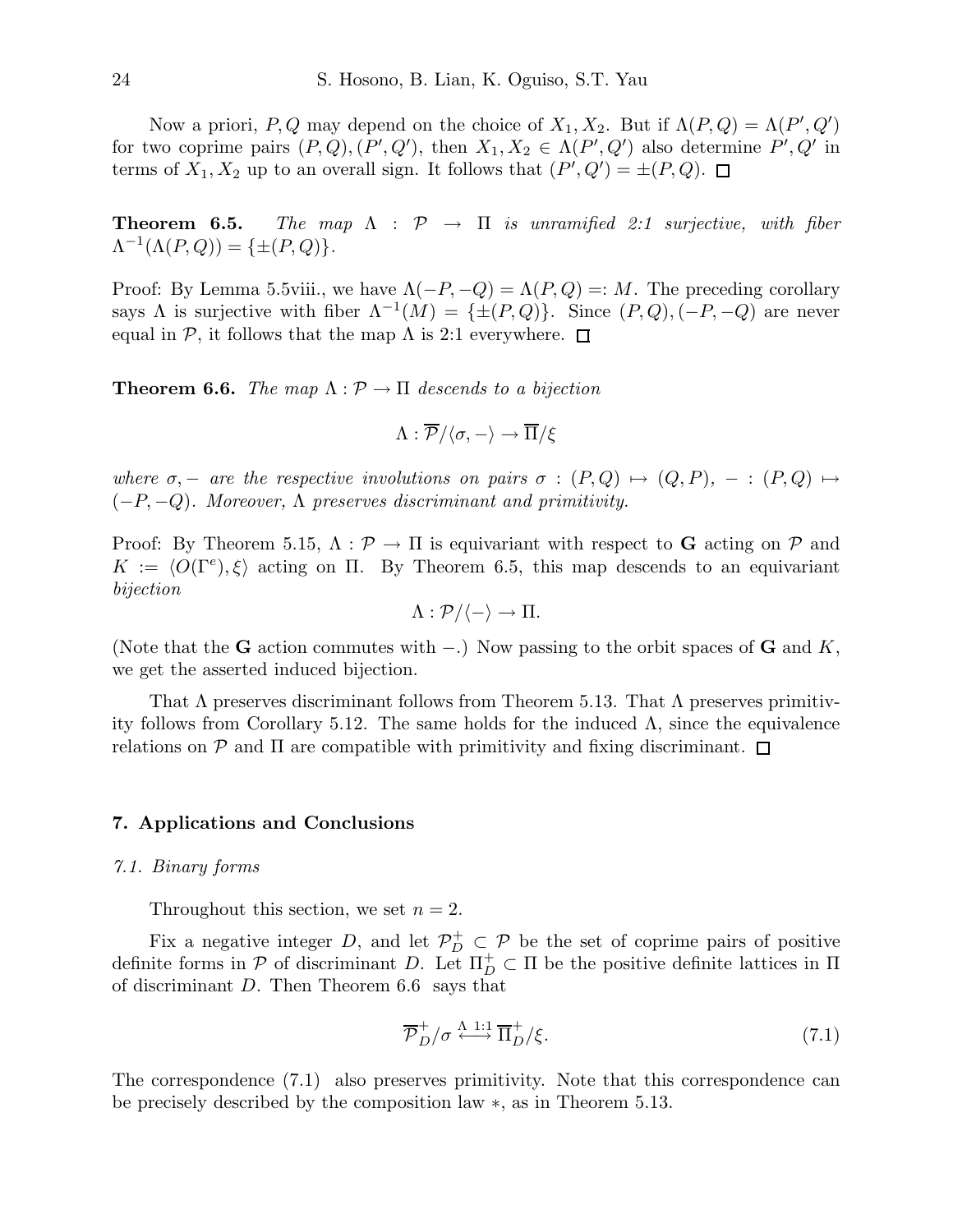Let  $\mathcal{T}_{D}^{+}$  be the set of positive definite triples in  $\mathcal T$  of discriminant D. Then Theorem 4.8 says that

$$
\overline{\Pi}_{D}^{+}/\xi \stackrel{\theta \ 1:1}{\longleftrightarrow} \overline{\mathcal{T}}_{D}^{+}/\sigma. \tag{7.2}
$$

This correspondence also preserves primitivity.

Now put  $V = \mathbb{R}^{2,0}$ , and let  $\mathcal{R}_D^+$  be the set of V-rational Narain lattices in  $\mathcal{R}$  of discriminant D. Then Theorem 3.12 says that

$$
\overline{\mathcal{R}}_D^+/\sigma \xrightarrow{\gamma \ 1:1} \overline{T}_D^+/\sigma. \tag{7.3}
$$

Note that the same is true if V is replaced by any other positive definite two-plane in  $\mathbb{R}^{2,2}$ . The three correspondences above together recover a result in [HLOYII] (cf. Theorem 5.8 there).

Let's consider now the indefinite case, i.e. D a positive integer, and  $V = \mathbb{R}^{1,1} =$  $\{(*,0,*,0)\}\subset \mathbf{R}^{2,2}$ . Let  $\mathcal{P}_{D}^{+-}$ ,  $\Pi_{D}^{+-}$ ,  $\mathcal{T}_{D}^{+-}$ ,  $\mathcal{R}_{D}^{+-}$ , be respectively the set of coprime pairs of indefinite forms in  $P$ , the set of indefinite lattices in  $\Pi$ , the set of indefinite triples in  $\mathcal{T}$ , and finally, the set of V-rational Narain lattices in  $\mathcal{R}$ , all having discriminant D. Then the correspondences analogous to (7.2) and (7.3) hold. But (7.1) must be replaced by

$$
\overline{\mathcal{P}}_{D}^{+-}/\langle \sigma, - \rangle \stackrel{\Lambda \text{ 1:1}}{\longleftrightarrow} \overline{\Pi}_{D}^{+-}/\xi. \tag{7.4}
$$

While in the definite case, the involution  $- : (P, Q) \mapsto (-P, -Q)$  always identifies two distinct pairs in  $\overline{P}$ , it is no longer so in the indefinite case. The reason is that a given indefinite form P may or may not be  $GL(2, \mathbb{Z})$  equivalent to  $-P$ . Both possibilites can occur.

For simplicity, let's consider just the primitive indefinite forms. There are two kinds of  $GL(2, \mathbb{Z})$  classes. There are classes with  $\overline{P} = -\overline{P}$ , and those with  $\overline{Q} \neq -\overline{Q}$ . Clearly the latter kind comes in pairs. Thus the complete list of pairwise distinct  $GL(2, \mathbb{Z})$  classes has the shape

$$
\bar{P}_1,...,\bar{P}_u,\bar{Q}_1,...,\bar{Q}_v,-\bar{Q}_1,...,-\bar{Q}_v.
$$

The numbers  $u, v$  depend on  $D$ .

To describe the primitive objects in the set  $\overline{\mathcal{P}}_{D}^{+-}/\langle \sigma, -\rangle$ , it suffices to list all pairs which are not congruent modulo  $\langle \sigma, -\rangle$ . We get

$$
(\bar{P}_i, \bar{P}_j), \quad i \leq j
$$
  
\n
$$
(\bar{P}_i, \bar{Q}_j), \quad \forall i, j
$$
  
\n
$$
(\bar{Q}_i, \bar{Q}_j), \quad i \leq j
$$
  
\n
$$
(\bar{Q}_i, -\bar{Q}_j), \quad \forall i, j.
$$

This shows that

$$
\#primitive\ objects\ in\ \overline{\mathcal{P}}_D^{+-}/\langle \sigma,-\rangle=\frac{1}{2}u(u+1)+uv+\frac{1}{2}v(v+1)+v^2=\frac{1}{2}(u+v)(u+v+1)+v^2.
$$

It follows that this is also the number of primitive objects in each of  $\overline{\Pi}_{D}^{+-}/\xi$ ,  $\overline{\mathcal{T}}_{D}^{+-}/\sigma$ ,  $\overline{\mathcal{R}}_{D}^{+-}/\sigma$ .

It is known that for  $D = p$  a prime number, every quadratic form P of discriminant D is  $GL(2, \mathbb{Z})$  equivalent to  $-P$ . Thus, in this case, we have  $v = 0$ .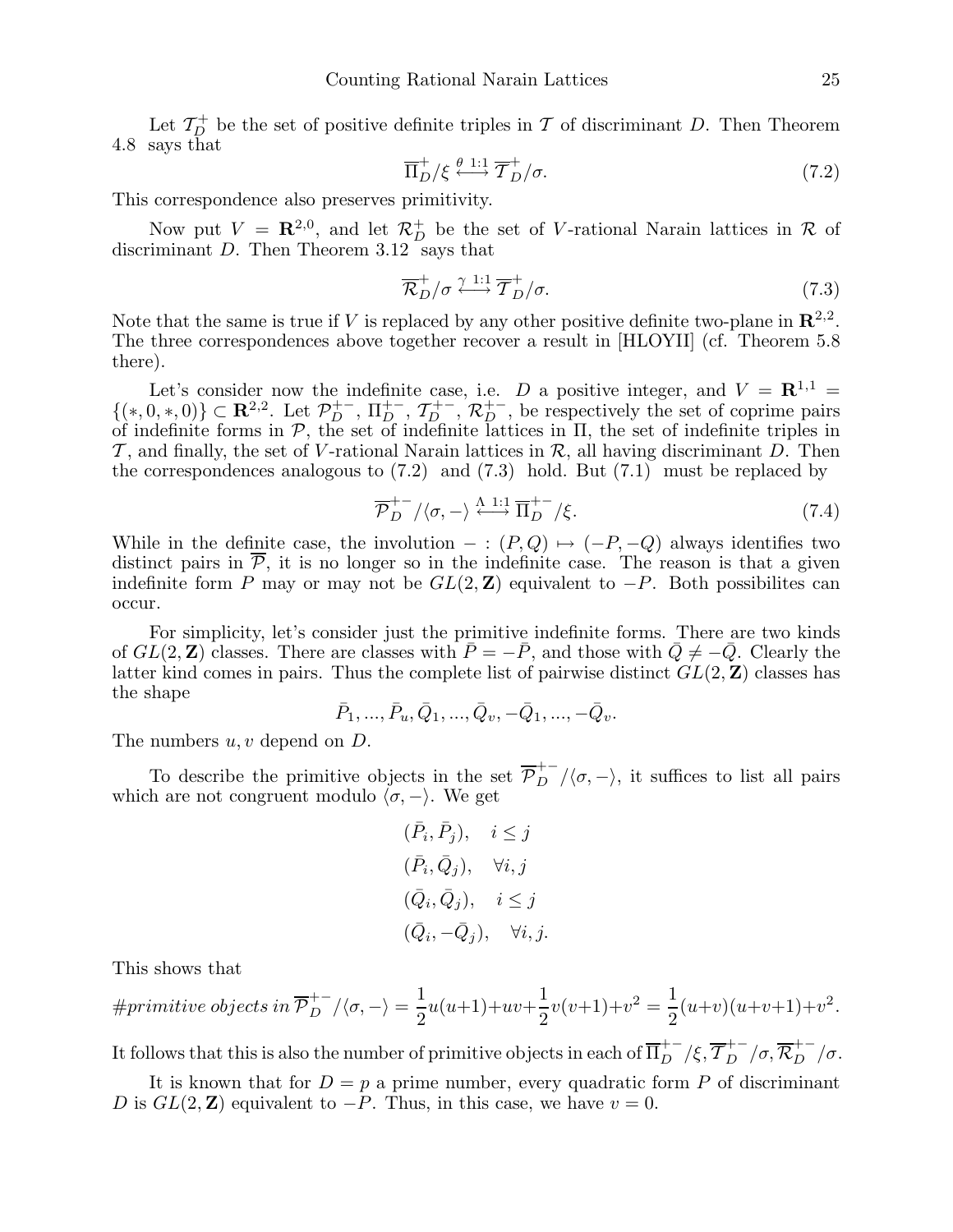#### *7.2. Concluding remarks*

We now return to the general setting of *The Main Problem* in the Introduction. Here  $\mathbb{R}^{n,n}$  is replaced by an arbitrary quadratic space E of signature  $(r, s)$  with  $8|(r - s)$  (which can be taken to be  $\mathbb{R}^{r,s}$  without loss of generality), and  $V \subset E$  an arbitrary non-degenerate subspace (which can be taken to be  $\mathbf{R}^{p,q} := \{(*^p, 0^{r-p}, *^q, 0^{s-q})\} \subset \mathbf{R}^{r,s}$ ). It is further assumed that  $E$  is indefinite. (Note that Milnor's theorem for uniqueness of indefinite unimodular lattices is used in Theorem 4.8.) Then Theorems 3.12 and 4.8 can be readily generalized to this case. The notion of a triple must be weakened as follows: *A triple*  $(X, Y, \varphi)$  *consists of a pair of even lattices*  $X, Y$ *, and an isometry*  $\varphi : A_Y \to A_X$ *, such that*  $X \oplus Y(-1)$  *have signature*  $(r, s)$ . The notions of V-equivalence on V-rational Narain lattices and proper equivalence on triples remain the same as before. Thus  $R$  is now the set of V-rational Narain lattices, T the class of triples, and  $\overline{\mathcal{R}}, \overline{\mathcal{T}}$  the respective sets of equivalence classes. The set  $\Pi$  now becomes the set of primitive sublattices of a given abstract even unimodular lattice U of signature  $(r, s)$ , and  $\Pi$  the set of  $O(U)$  equivalence classes in  $\Pi$ . The lattice **U** now plays the role of the lattice  $U^n$ .

In this generality, however, we no longer have an anti-isometry  $\sigma$  of E which exchanges V and  $V^{\perp}$ . Likewise, for  $M \in \Pi$ , the lattice  $M^{\perp}(-1)$  is no longer isogenus to M in general. In any case, the set of proper equivalence classes of triples  $(X, Y, \varphi)$  with  $\varphi \in$ Isom( $A_Y, A_X$ ), and X, Y are lattices of fixed discriminant D with sign  $X \oplus Y(-1) = (r, s)$ , is clearly finite. Therefore, the problem of counting V-rational Narain lattices, triples, and primitive sublattices of U, still makes sense. In fact, Theorems 3.12 and 4.8 generalize to

**Theorem 7.1.** *The map*  $\mathcal{R}^{\mathcal{A}}\mathcal{T}$ ,  $\Gamma \mapsto (\Gamma \cap V, (\Gamma \cap V^{\perp})(-1), \varphi_{\Gamma})$ , descends to an injection  $\overline{\mathcal{R}} \stackrel{\gamma}{\to} \overline{\mathcal{T}}$ *. The image*  $\gamma(\overline{\mathcal{R}})$  *consists of classes of triples*  $(X, Y, \varphi)$  *where* X *has the same signature as* V *.*

Theorem 7.2. The map  $\Pi \stackrel{\theta}{\rightarrow} \mathcal{T}$ ,  $M \mapsto (M, M^{\perp}(-1), \varphi(M))$ , descends to a bijection  $\overline{\Pi} \stackrel{\theta}{\rightarrow} \overline{\mathcal{T}}$ *.* 

The proofs of Theorems 3.12 and 4.8 are valid here verbatim. We give two applications of these theorems.

Let  $E = \mathbb{R}^{1,1}$ , and  $V \subset E$  a 1 dimensional positive definite subspace. We want to count V-rational Narain lattices Γ with  $\Gamma \cap V$  rank 1 of discriminant  $D > 0$ . This amounts to counting rank 1 primitive sublattices  $M \subset U$  of discriminant D modulo  $O(U)$ . It is not hard to show that the answer is 1 if  $D=2$ , and exactly  $2^{\tau(\frac{D}{2})-1}$  if  $D>2$ . Here  $\tau(k)$  is the number of distinct prime factors of  $k$ .

We now consider the general case  $E = \mathbb{R}^{r,s}$ , and  $V = \mathbb{R}^{p,q} \subset E$ . As before, denote by  $\mathcal{R}_D$  the set of V-rational Narain lattices Γ such that  $\Gamma \cap V$  has discriminant D, and by  $\overline{\mathcal{R}}_D$  the set of V-equivalence classes in  $\mathcal{R}_D$ . Let  $\mathcal{L}_D$  denotes the class of abstract even lattices L of discriminant D, and  $\overline{\mathcal{L}}_D$  the set of isomorphism classes [L] in  $\mathcal{L}_D$ . Note that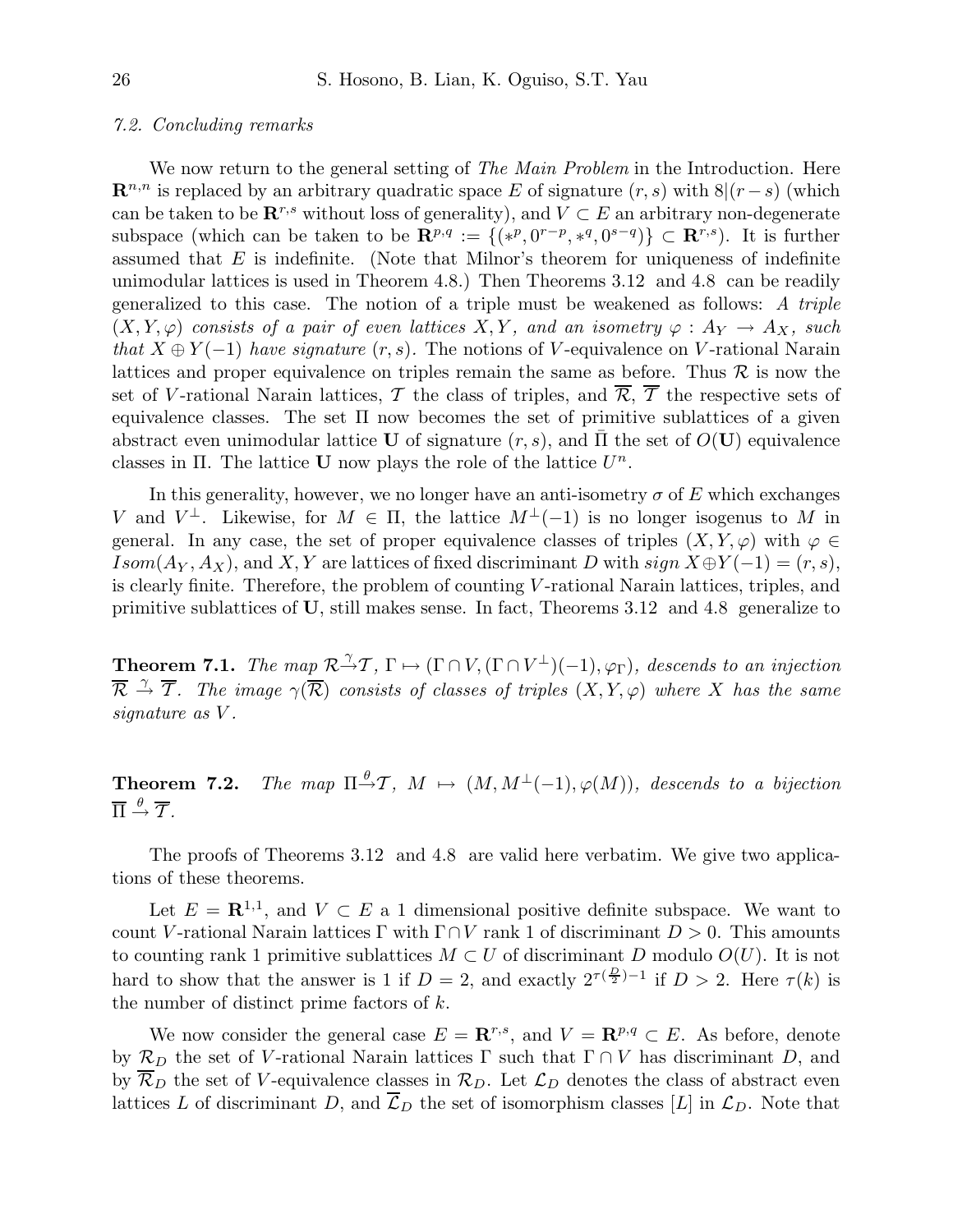$\overline{\mathcal{L}}_D$  decomposes into finite subsets (see [Ca])  $\overline{\mathcal{L}}_D(p,q)$  consisting of isomorphism classes of lattices of discriminant D and signature  $(p, q)$ .

#### **Proposition 7.3.** If  $r > p$ ,  $s > q$ , and dim  $V \neq \frac{1}{2}$  $\frac{1}{2}$ dim E, then  $|\mathcal{R}_D| = |\mathcal{L}_D(p,q)|$ .

Proof: Note that a Narain lattice  $\Gamma \subset E$  is V-rational iff it is also V<sup> $\perp$ </sup>-rational. Thus it suffices to consider the case  $dim V < \frac{1}{2} dim E$ , since  $dim V + dim V^{\perp} = dim E$ . By the preceding theorems, it suffices to show that the map

$$
(*)\quad \overline{\Pi}_D(p,q)\to \overline{\mathcal{L}}_D(p,q),\quad M\ mod\ O(\mathbf{U})\mapsto [M],
$$

is a bijection, where  $\overline{\Pi}_D(p,q)$  is the set consisting of the objects of discriminant D and signature  $(p, q)$  in  $\overline{\Pi}$ .

Let  $[M] = [M']$  for some primitive sublattices  $M, M' \in \Pi$  of U with discriminant D, signature  $(p, q)$ , and let  $i : M \hookrightarrow U$ ,  $i' : M' \hookrightarrow U$  be their respective inclusions. Then we have a lattice isomorphism  $M \to M'$ , and two primitive embeddings  $i, i' \circ g : M \to U$ . Since  $p + q = rank M = dim V \leq \frac{1}{2}$  $\frac{1}{2}dim E - 1 = \frac{1}{2}(r + s) - 1$ , it follows that

$$
r + s - p - q \ge 2 + rank \ M \ge 2 + l(A_M)
$$

where  $l(A_M)$  is the minimal number of generators of  $A_M$ . Moreover  $(r, s)$  is the signature of U, and we assume that  $r > p$  and  $s > q$ . By Theorem 1.14.4 (analog of Witt's theorem) [Ni], it follows that there exists a unique primitive embedding of M into U, up to  $O(U)$ . In particular, we have  $f \circ i = i' \circ g$  for some  $f \in O(U)$  by uniqueness. Applying this to M, we find that  $fM = M'$ , i.e.  $M = M' \mod O(U)$ . This proves that  $(*)$  is injective. Likewise, every  $[L] \in \mathcal{L}_D(p,q)$  is represented by some  $M \in \Pi$ , by the existence of primitive embedding  $L \hookrightarrow U$ . This completes the proof.  $\square$ 

Note that the map (\*) in the preceding proof is well-defined without any of the hypotheses in the proposition. However the example above, where  $E = \mathbb{R}^{1,1}$  and  $V \subset E$ a 1 dimensional positive definite, shows that (\*) need not be a bijection without those hypotheses.